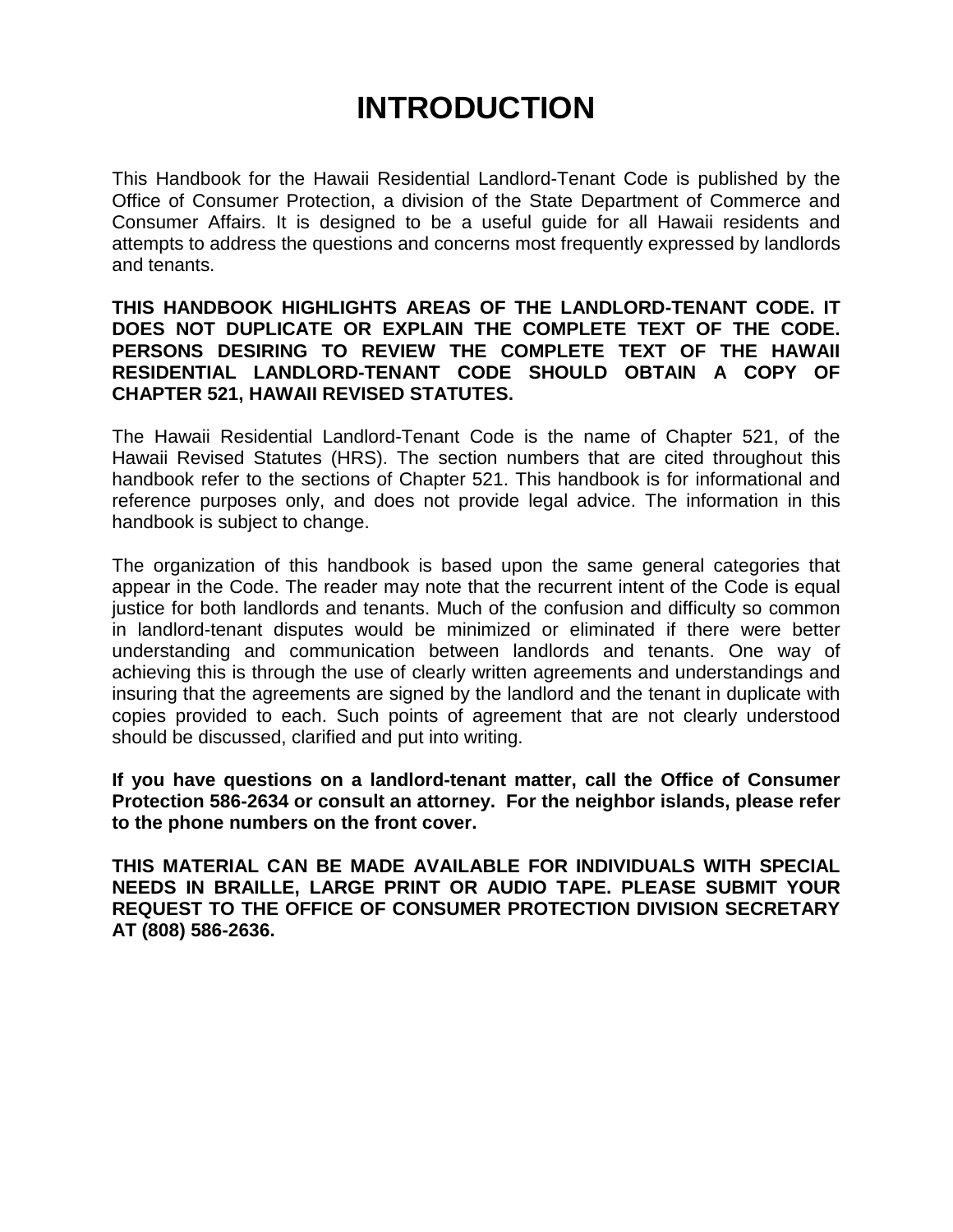# **TABLE OF CONTENTS**

### **INTRODUCTION**

| Advantages and Disadvantages Of Different Types of Rental Agreements5 |  |
|-----------------------------------------------------------------------|--|
|                                                                       |  |
|                                                                       |  |
|                                                                       |  |
|                                                                       |  |
|                                                                       |  |
|                                                                       |  |
|                                                                       |  |
|                                                                       |  |
|                                                                       |  |
|                                                                       |  |
|                                                                       |  |
|                                                                       |  |
|                                                                       |  |
|                                                                       |  |
|                                                                       |  |
|                                                                       |  |
|                                                                       |  |
|                                                                       |  |
|                                                                       |  |
|                                                                       |  |
|                                                                       |  |
|                                                                       |  |
|                                                                       |  |
| <b>LANDLORD OBLIGATIONS.</b>                                          |  |
|                                                                       |  |
|                                                                       |  |
|                                                                       |  |
|                                                                       |  |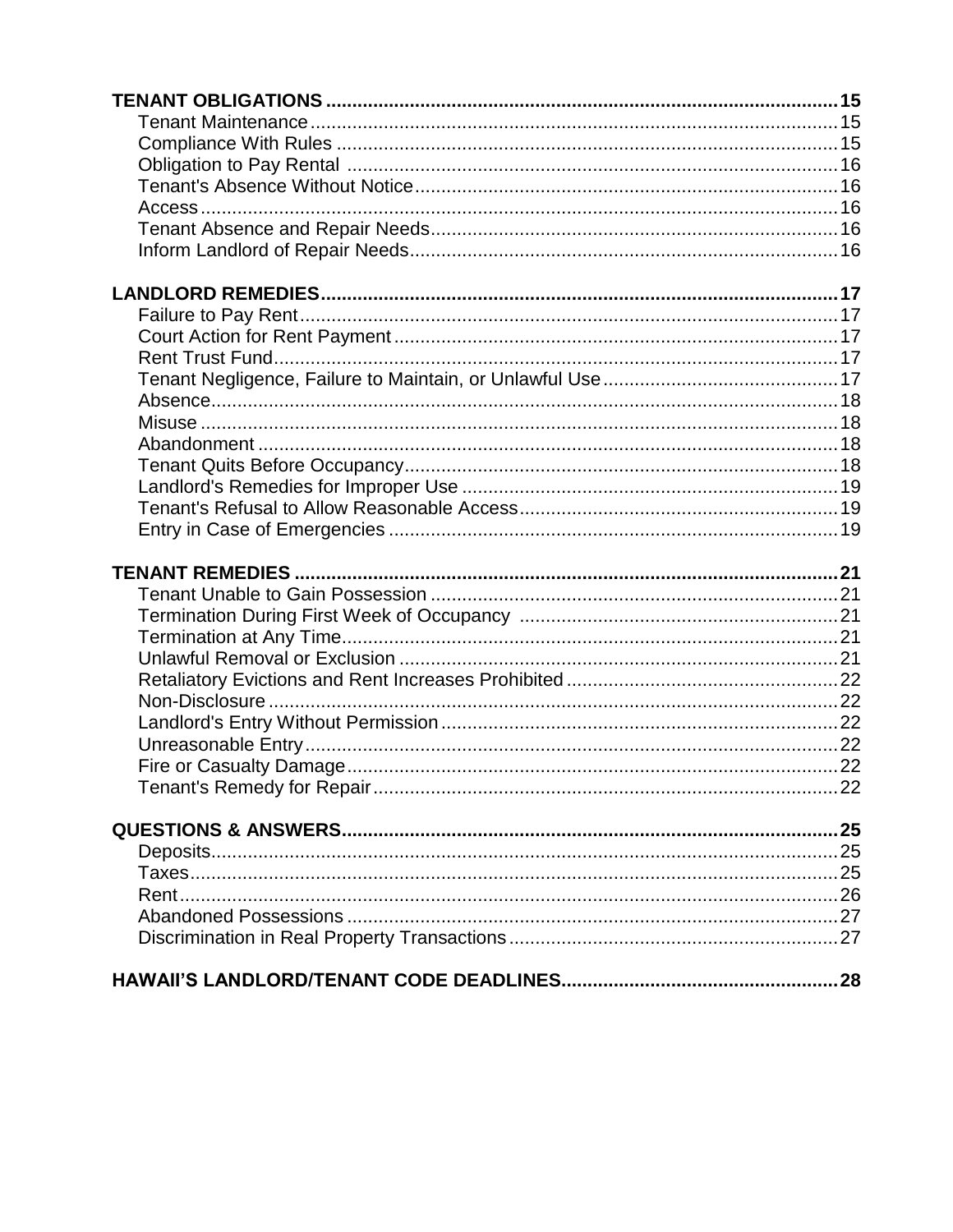# **RENTAL AGREEMENTS**

**Types of Agreements.** Rental agreements between landlords and tenants are legal in both written and oral forms.

- A. **Written Agreements.** A written agreement may be for any length of time: month-to-month, six-months, one-year or any other term. All promises and house rules should be written into the agreement. Anytime the landlord and tenant make any new agreements or changes to the existing agreement, the new information should be put into writing and signed by both parties.
- B. **Oral Agreements.** An oral agreement normally creates a month-to-month tenancy. An oral agreement for a fixed term may not exceed one year in duration. While oral agreements are more easily reached, exact promises and details should not be neglected. Problems often arise when promises are made, but are not clearly spelled out. For example, if the tenant is responsible for yard work, such terms as the following should be clarified and agreed upon:
	- Is watering the lawn once a week sufficient?
	- Is the tenant required to trim the hedges?
	- Who will provide the tools?

**Contract Provisions.** The landlord and tenant should agree on the following:

- A. The amount of rent; how, where and by when the rent is to be paid, and the penalty for late rent or returned checks.
- B. Any exchange of services which affects the amount of rent, except employment as unit manager or maintenance personnel. (Example: yard work for reduced rent).
- C. The term of the rental (weekly, monthly, or lease).
- D. If the landlord's consent is required for the tenant to sublet the tenant's dwelling unit or to assign the rental agreement to another.
- E. Any special provisions for individual tenants.

**Term of Rental Agreements -** *Section 22.* The landlord and tenant may agree in writing to any time period as the term of the rental agreement. In the absence of such agreement, the tenancy shall be month to month or, in the case of boarders, week to week.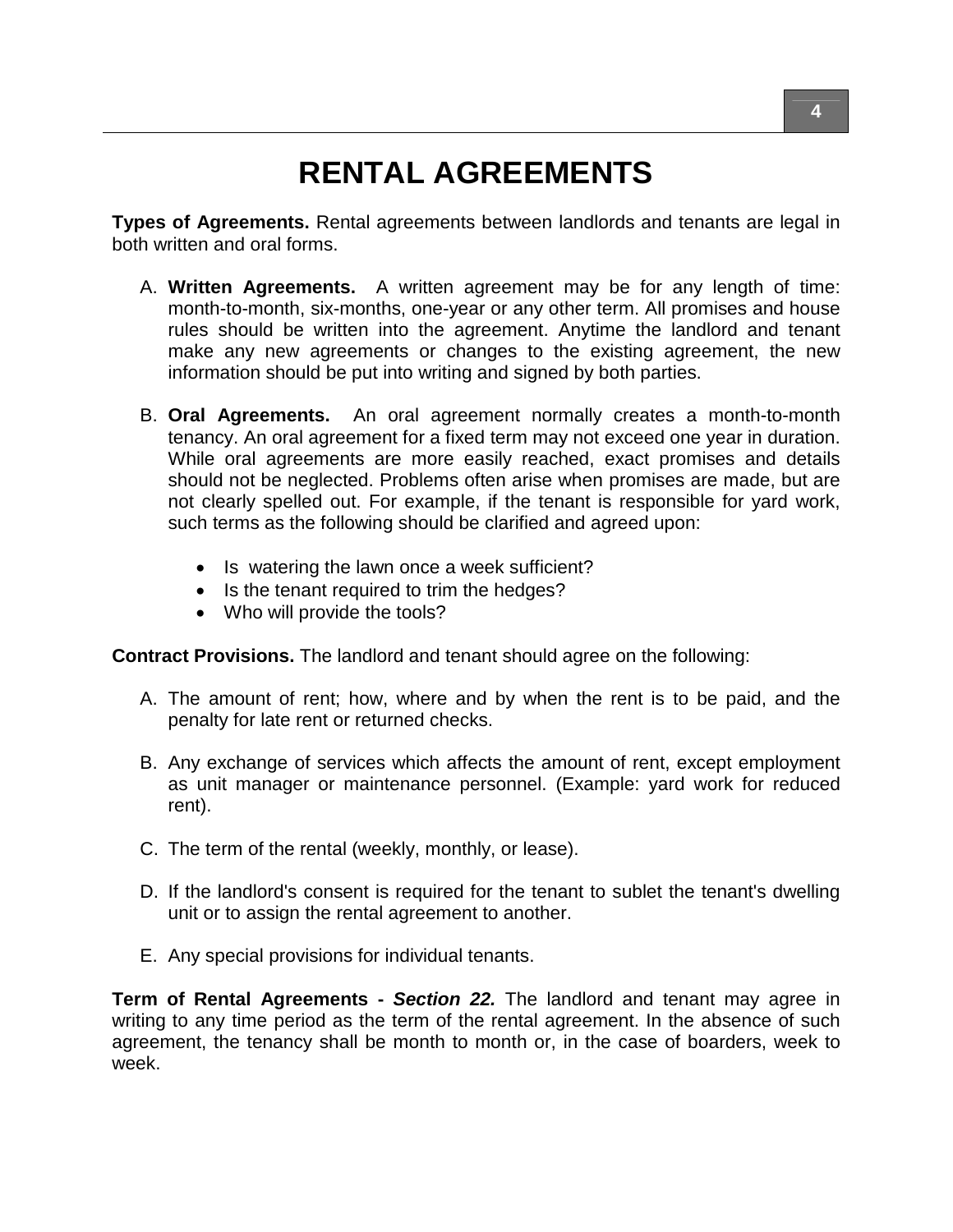**Rent -** *Section 21.* Rent is usually paid on either a monthly or weekly basis. Normally, rent is paid on a monthly basis in a month-to-month tenancy and on a weekly basis in a week-to-week tenancy.

- A. In a month-to-month tenancy, rent may be increased by the landlord if written notice is given to the tenant at least 45 consecutive days before the effective date of the increase.
- B. For tenancies which are less than month-to-month a written notice must be given to the tenant at least 15 consecutive days prior to increasing rent.
- C. A landlord may not give a tenant a notice of termination for the purpose of evading the landlord's obligations to provide the required period of notice for a rental increase.

**Inventory.** Whether the rental agreement is written or oral, the landlord must, prior to occupancy, make a written inventory detailing the condition of the premises and furnishings *(Section 42(a)).* The inventory should be explicit and should include the cleanliness of the unit and each portion thereof. All details should be noted, no matter how minor, so that the actual condition is recorded. Duplicate copies of inventory and records shall be signed and retained by both landlord and tenant. If the landlord does not make this written inventory of the condition of the premises and any furnishings or appliances, the condition is presumed to be the same as when the tenant first moved in, unless the landlord can prove otherwise.

#### **Advantages and Disadvantages of Different Types of Rental Agreements.**

- A. In a month-to-month tenancy, the landlord may raise the rent after giving the tenant 45 days' written notice. However, in the case of a fixed term rental agreement, the rent is set by the terms of the agreement.
- B. Where there is a fixed term rental agreement, the tenant must remain in the dwelling for the entire term of the agreement or be subject to liability for breach of contract; a month-to-month tenancy, however, may be ended by either party if proper written notice of termination is given. If proper notice is not given, the party ending the tenancy may be liable for breach of contract.

**Limitations on Rental Agreements and Practices.** Both landlords and tenants have certain rights established by law that may not be waived or modified by either party, even if they wish to do so. This provision of the law is a safeguard of rights against pressure and/or coercion. *Section 31(a).*

#### **Legal Requirements.** The law requires:

A. Both landlords and tenants act in good faith in the performance and enforcement of duties, rights or remedies. *Section 10.*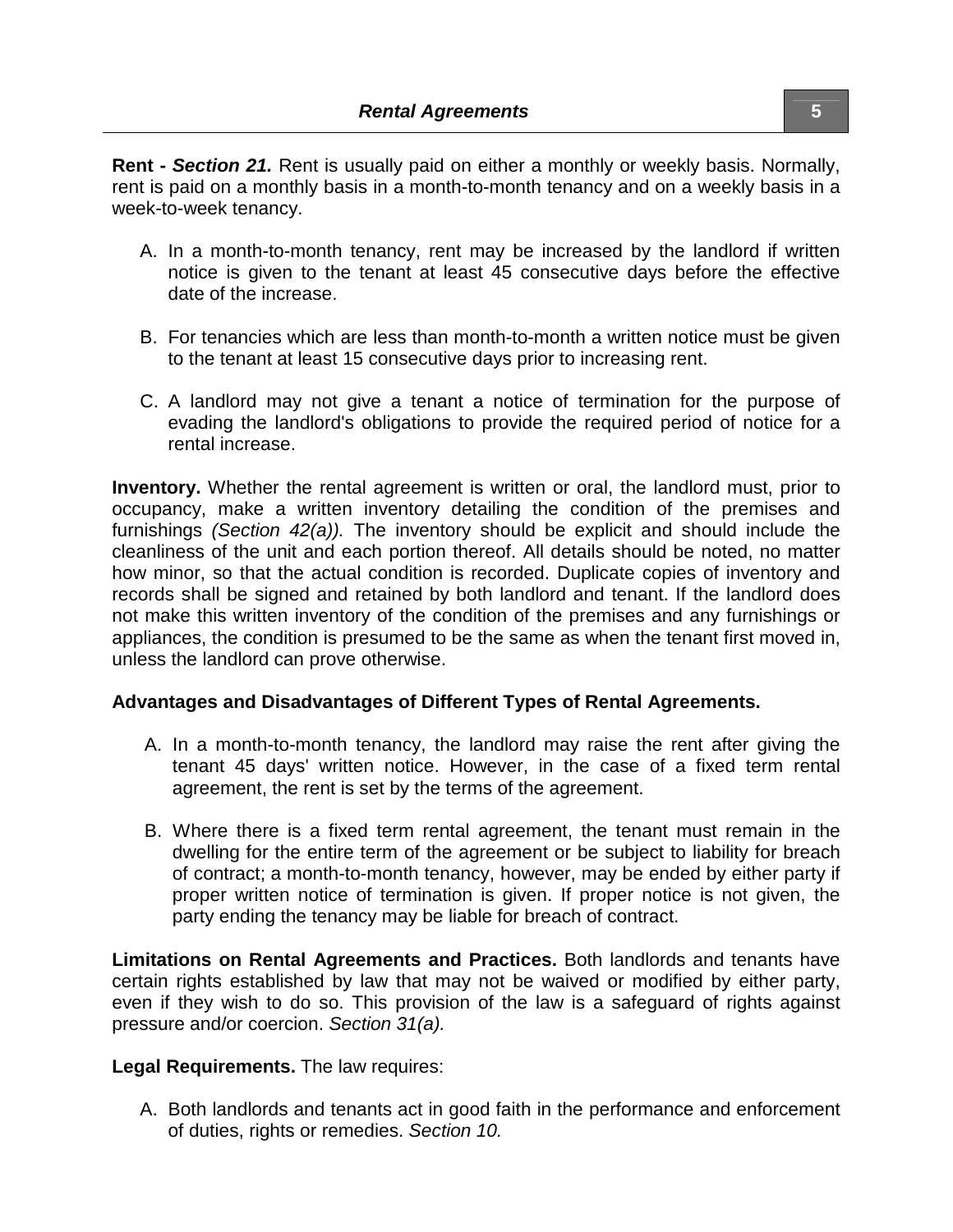- B. Identification of each person authorized to manage the premises. *Section 43(a)(1).*
- C. Identification of each owner or person who is authorized to act as owner for service of process. Section *43(a)(2).*
- D. That the tenant has the right to terminate a rental agreement at any time if he cannot move into the unit as promised. Section *61(a)(2).*
- E. Both the landlord and tenant to comply with all applicable building and housing laws affecting health and safety. *Section 51(1).*
- F. If the unit is sold during the term of the lease, both the new owner and the tenant shall be bound by the terms of the agreement. *Section 45(b).*

### **SECURITY DEPOSITS**

**Lawful Use of Deposits -** *Section 44(a).* A security deposit is money given by the tenant to the landlord for the following purposes:

- A. To remedy tenant defaults for damages, for failure to pay rent or for failure to return keys at termination of the rental agreement;
- B. To put the unit in as clean a condition at the end of the tenancy as it was at the start, except for normal wear and tear; or
- C. To compensate for damages by a tenant who wrongfully quits the dwelling unit.

Except as discussed below, the application of a security deposit to cover unpaid rent is a right of the landlord, not the tenant.

**Amount of Deposit -** *Section 44(b).* The total amount of all deposits may not be in excess of one month's rent. This includes the security deposit and any deposits for keys, pets, or anything else. The tenant may not use the deposit as payment for the last month's rent unless the landlord agrees with the tenant in writing to such a use, and the tenant gives 45 days notice of vacating the premises. In any event, the landlord retains the right to have the tenant pay for damages caused by the tenant.

**Retention of Deposit -** *Section 44(c).* If the landlord has lawful grounds to retain all or any portion of the security deposit, the landlord must notify the tenant in writing of the reasons for retention. Any costs, such as cleaning or specific repairs, must be itemized and copies of receipts included. If the repairs cannot be accomplished within the 14 days, estimates for the cleaning or repair services may be substituted.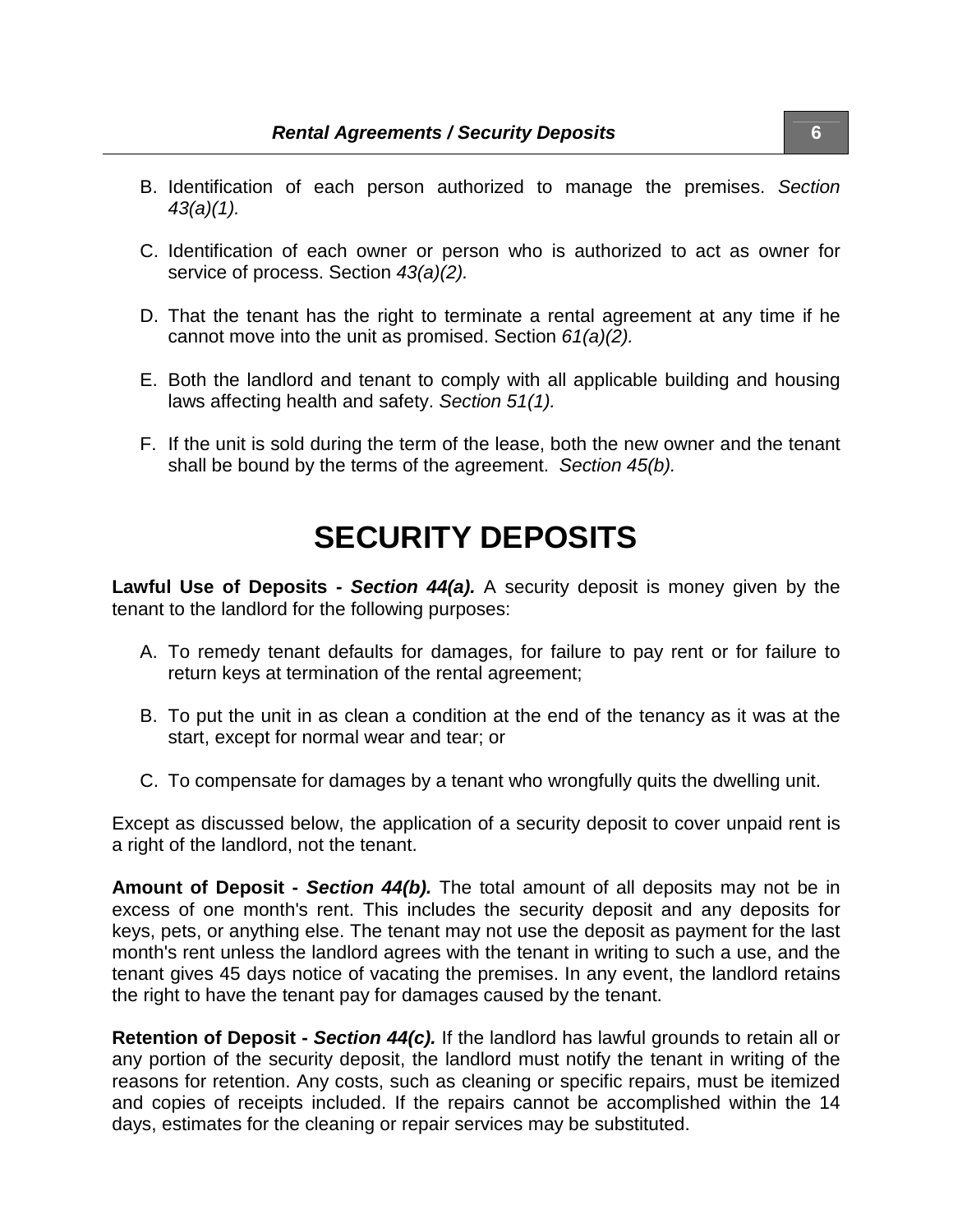The notice, and any portion of the security deposit remaining, after deductions, must be given to the tenant within 14 days after the termination of the rental agreement. In order to comply with this 14-day requirement, the landlord may mail the material to the tenant on or before the fourteenth day. The landlord should obtain acceptable proof of mailing from the Post Office. The landlord may also prove compliance with the 14-day requirement by other types of evidence, such as the tenant's acknowledgment or the testimony of a witness.

If notice, including the return of any remaining security deposit, is not accomplished within 14 days, all of the security deposit shall be returned to the tenant.

**Limitation Period to Recover Deposit -** *Section 44(c).* Any action by the tenant to recover all or any portion of the security deposit must be commenced within one year from the date the rental agreement terminated.

**When Dwelling is Sold -** *Section 44(f).* If the landlord sells or transfers the landlord's interest in a dwelling before termination of a rental agreement, the new landlord shall, within 20 days, give written notice to the tenant of the amount credited as the security deposit. If the new landlord does not give written notice to the tenant, it will be assumed that the tenant has paid a security deposit equal to no less than one month's rent at the time the tenant originally rented the unit.

**Security Deposit Disputes -** *Section 44(h)(1)(2)(3) & (4).* Legal action involving security deposit disputes may be undertaken by either party only in small claims court. In this type of small claims court action, lawyers are not allowed to represent either party. Where the court determines that the landlord:

- A. Wrongfully and willfully retained all or part of the security deposit, it may award the tenant damages equal to three times the security deposit, or part thereof, plus the cost of the suit.
- B. Wrongfully retained all or part of the security deposit, it shall award the tenant damages equal to the portion of the security deposit, or part thereof, wrongfully retained plus the cost of the suit.
- C. Retained the security deposit lawfully, it shall award the landlord damages equal to the portion of the security deposit, or part thereof, in dispute plus the cost of the suit.

# **REPAIRS**

**Emergency Repairs -** *Section 64(c) & (d).* If repairs are necessary to provide sanitary and habitable living conditions (including repairs to major appliances and electrical, plumbing or other necessary facilities), the landlord must take steps to start the repairs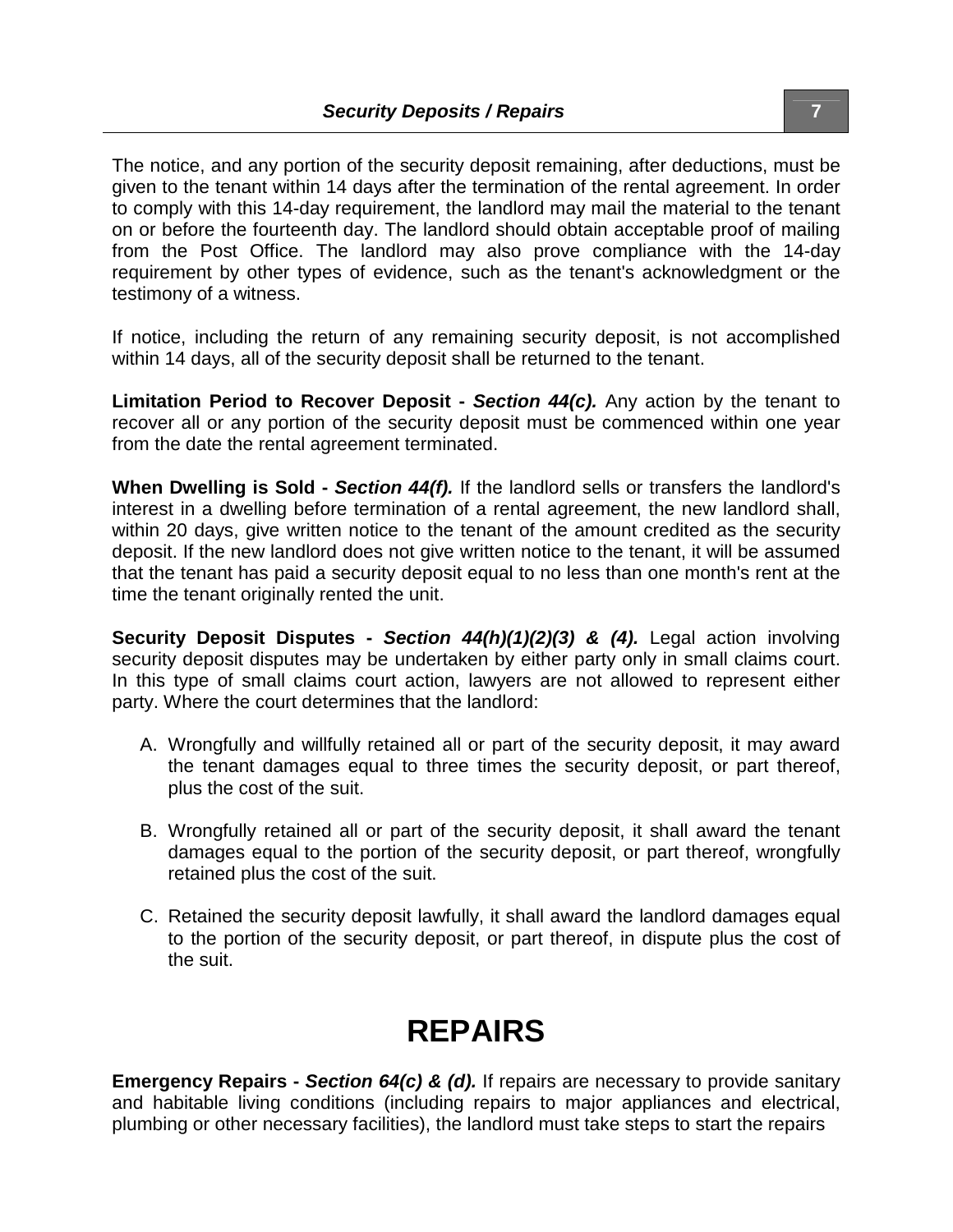within three business days from the time the landlord is notified of the condition by the tenant either orally or in writing, unless the repairs were required because of misuse by the tenant. There is a good faith requirement that the repairs be completed as soon as possible. If the landlord is unable to commence repairs within three business days for reasons beyond the landlord's control, the landlord shall inform the tenant of the reasons for the delay and set a reasonable tentative date on which repairs will commence.

If the landlord fails to perform the repairs, the tenant may perform the repairs or have them done. Thereafter, upon providing copies of all receipts to the landlord, the tenant may deduct up to \$500 from the next month's rent to reimburse the cost of repairs.

#### **Repairs to Correct Conditions Affecting Health and Safety** *- Section 64(a) & (b).*

- A. In the event that a health or safety condition exists in a dwelling which may constitute a violation of a State or County law, code, ordinance, or regulation which is designed to ensure health or safety in a dwelling unit, the tenant should ask the landlord to repair the condition immediately. If repairs are not performed, the tenant should call the Department of Health or other appropriate State or County Agency and ask for an inspection of the condition.
- B. If the inspection shows that a health or safety violation exists, the landlord must be notified in writing by a state or county agency. The landlord must commence repairs within five business days of this notification. There is a good faith requirement that the repairs be completed as soon as possible.
- C. If the landlord is unable to commence the repairs within five business days for reasons beyond the landlord's control, the landlord must inform the tenant of the reason for the delay and set a reasonable tentative date on which repairs will commence.
- D. If the landlord does not commence the repairs as described above, the tenant may do either of the following:
	- 1. The tenant may perform the repairs or have them done. Then, upon providing all receipts to the landlord, the tenant may deduct up to \$500 from the next month's rent to cover the cost of the repairs.
	- 2. The tenant may give the landlord two written estimates from qualified workers, at least five business days before the repair work is scheduled to begin. The landlord may require in writing a reasonable substitute worker or substitute material. Otherwise, the tenant may then proceed to have the necessary work done by the worker who provides the lower estimate. Then, upon providing all receipts to the landlord, the tenant may deduct \$500 or one month's rent, whichever is greater, to cover the cost of the repairs.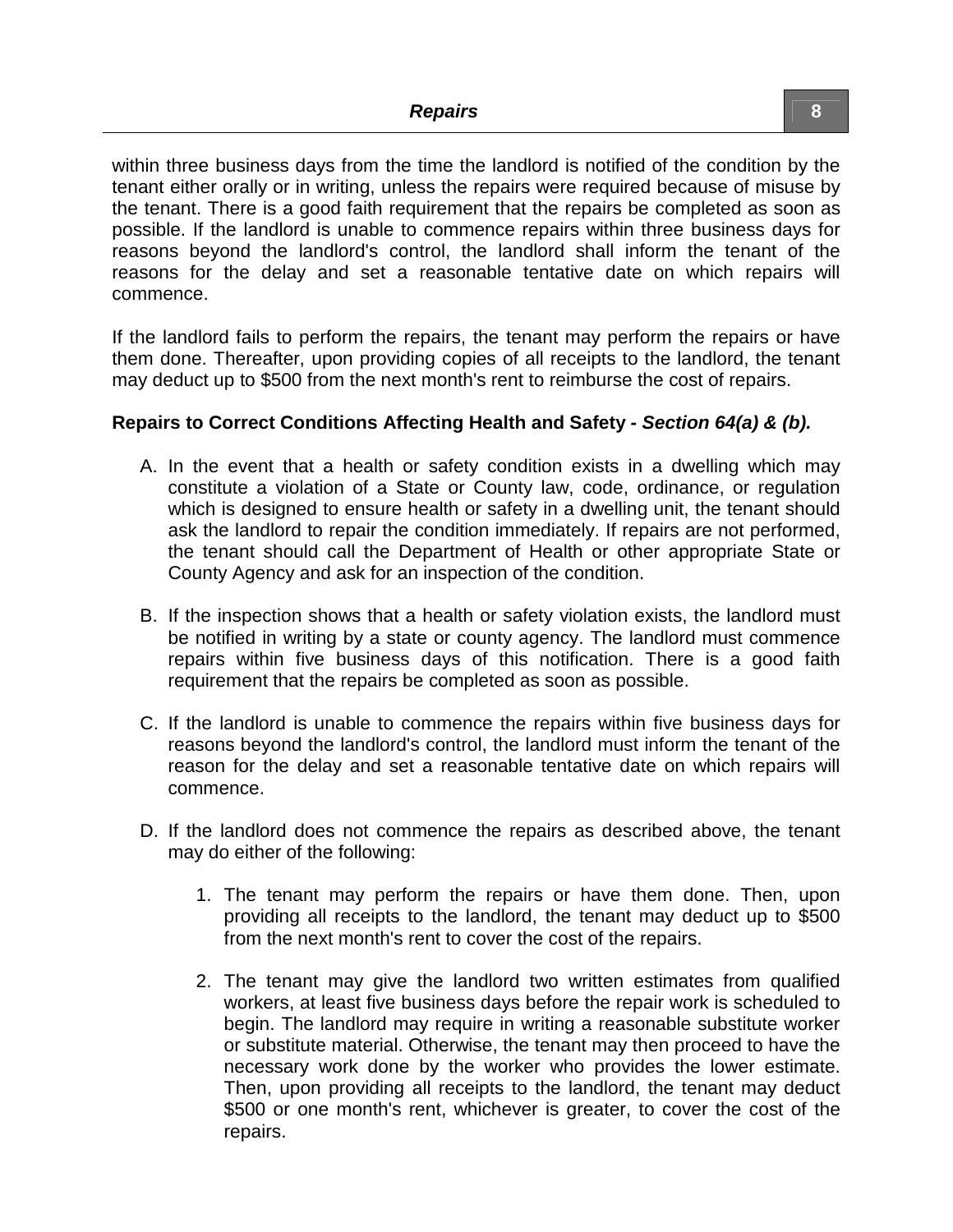**Other Repairs** *- Section 64(c).* In some cases, conditions exist in the unit which need repair and which the landlord is obliged to maintain, but which do not rise to the level of an emergency or create health or safety problems (see **LANDLORD OBLIGATIONS:** "Conditions a Tenant May Expect From Landlord"). The rental agreement itself may contain additional maintenance obligations for the landlord.

- A. The tenant must notify the landlord in writing of a condition which is not in compliance with the landlord's obligation of maintenance, the landlord must commence repairs within 12 business days. There is a good faith requirement that the repairs be completed as soon as possible.
- B. If the landlord is unable to commence the repairs within 12 business days for reasons beyond the landlord's control, the landlord must inform the tenant of the reason for the delay and set a reasonable tentative date on which repairs will commence.
- C. If the landlord does not commence the repairs as described above, the tenant may perform the repairs or have them done. Then, upon providing all receipts to the landlord, the tenant may deduct up to \$500 from the next month's rent to cover the cost of the repairs. The tenant may only employ this procedure once every six-months, so the initial notice to the landlord should include every defective condition known to the tenant. The amount which the tenant may charge to the landlord during the six month period may not exceed three months' rent. Different rules may apply if the problems were caused by the tenant or the tenant's family or guests.

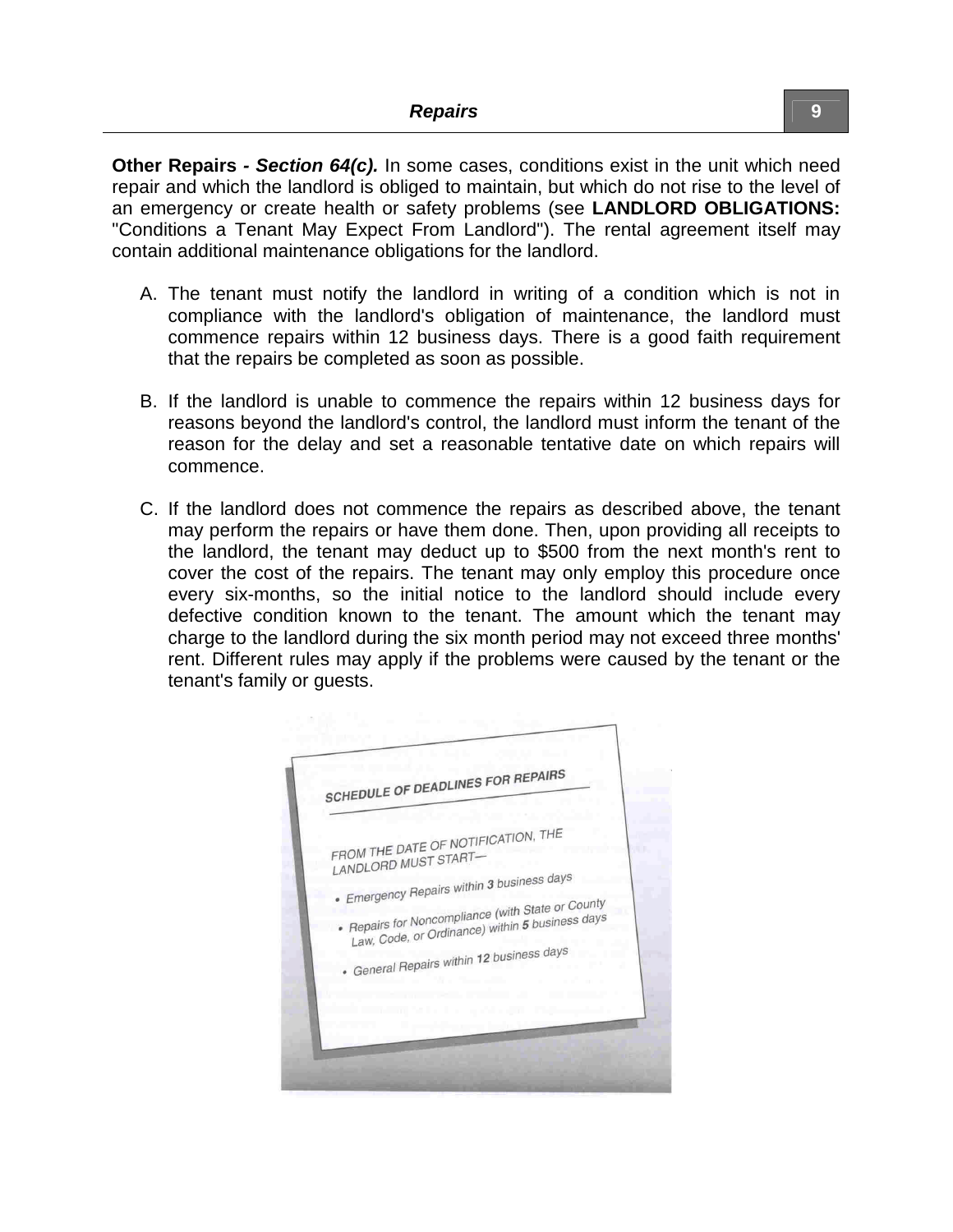# **PROHIBITED PRACTICES**

The Code flatly prohibits certain types of conduct. As discussed in the section on Rental Agreements, these provisions are for the protection of the parties and may not be waived or modified. These practices include:

- A. Separation of right to collect rent from the landlord's obligations regarding the property and its maintenance and operations. *Section 32.*
- B. Any provision designed to limit the liability of the owner, including a waiver of liability. *Section 33.*
- C. Any agreement to a confession of judgment on behalf of the tenant. *Section 34.*
- D. The parties agreement to the recovery of attorney's fees in an amount greater than that allowed by the Code. *Section 35.*
- E. The landlord's collection of a security deposit (including all other deposits) greater than one month's rent. *Section 44(b).* See, **SECURITY DEPOSITS.**
- F. The landlord's retention of the security deposit longer than 14 days after the termination of the rental agreement, without appropriate justification. *Section 44(c).* See, **SECURITY DEPOSITS.**
- G. Unfair enforcement of house rules by the landlord. *Section 52(b).*
- H. Denying the landlord the right of reasonable access to dwelling units. *Section 53(a).*

**Unlawful removal or exclusion (LOCKOUTS)** *- Section 63.* If the landlord removes or excludes the tenant from the premises without cause or a court order, for example, by a lockout, then the tenant may recover possession or terminate the rental agreement. In either case, the tenant can recover an amount equal to two month's rent or free occupancy for two months, and the cost of suit, including reasonable attorney's fees.

However, if the court determines that the landlord was with cause or was authorized by a court order, then the court may award the landlord the cost of the suit, including reasonable attorney's fees, so long as the attorney is not a salaried employee of the landlord.

**Retaliatory Evictions and Rent Increases -** *Section 74.* If the tenant has complained to the Department of Health, the Office of Consumer Protection, the landlord, or any governmental agency concerning conditions which violate health laws, or if the tenant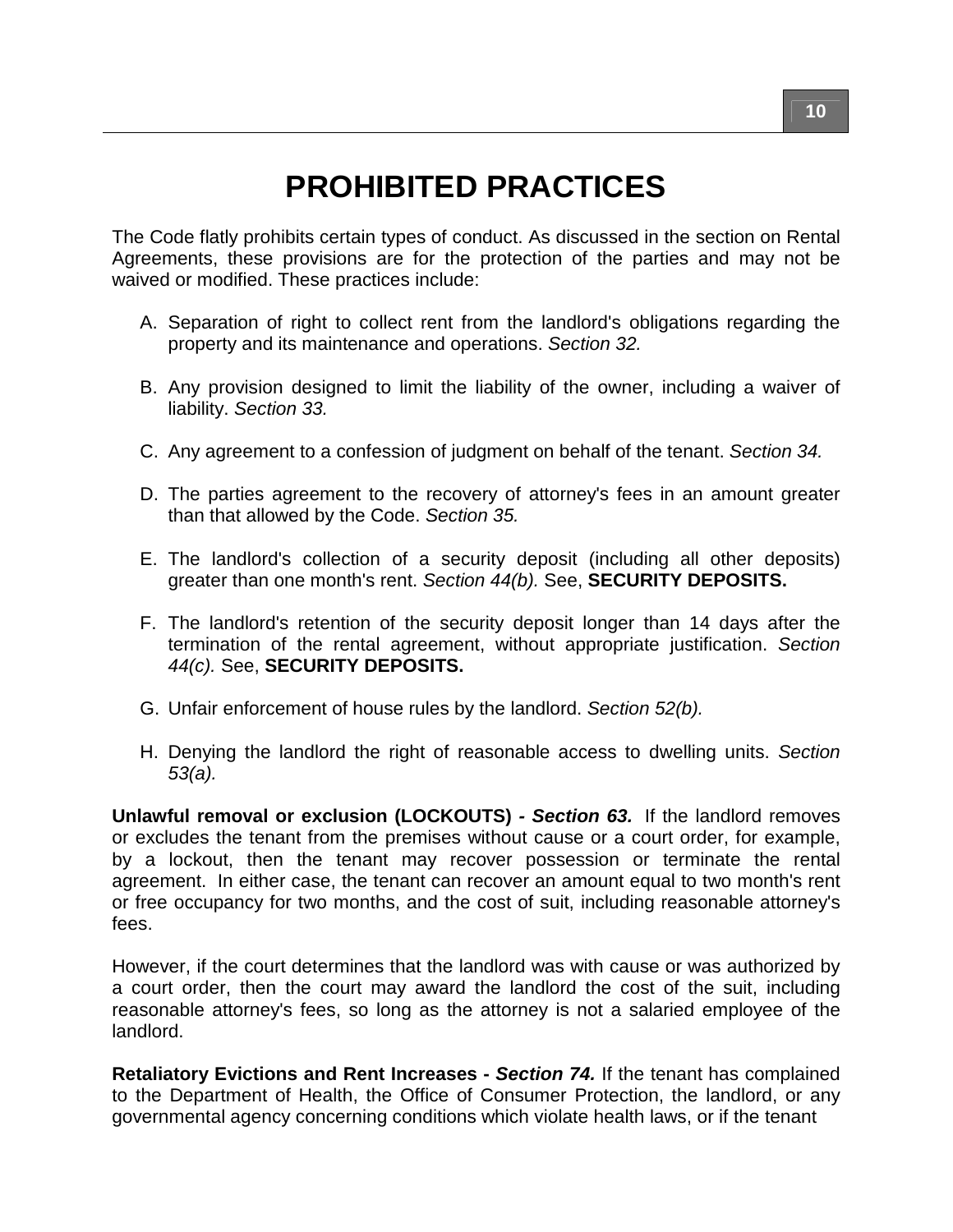has, in good faith, requested repairs or the landlord's compliance with any provision of the Landlord-Tenant Code, the landlord may not take any action to recover possession of the unit, increase the rent, decrease any services incident to the rental or evict the tenant as long as the tenant has paid and continues to pay the rent on time. In these circumstances, such action by the landlord will be deemed to be retaliatory, and is prohibited.

However, even if the circumstances for a retaliatory eviction exist, the landlord may recover possession of the dwelling unit if certain other conditions also exist. These other situations are where:

- A. The tenant is committing waste; or is a nuisance, or is using the dwelling illegally or not as a home in violation of the rental agreement.
- B. The landlord wishes to occupy the dwelling for immediate use as the landlord's own residence or that of the landlord's immediate family.
- C. The landlord wishes to substantially alter, remodel, or demolish the premises.
- D. The landlord has contracted to sell the property, or to use it as the purchaser's own home.
- E. The tenant's complaint to the Department of Health results in a determination that there was no violation of the health laws.

The landlord may increase the rent where:

- A. The landlord has a substantial increase in taxes or operating costs, not caused by complying with the tenant's complaint, and not less than four months before the demand for the increased rent.
- B. The landlord has completed a capital improvement of the dwelling.
- C. The tenant's complaint concerns a defect caused by the tenant.
- D. The landlord can show that the rent demand does not exceed the rent charged to tenants of similar dwelling units in the landlord's building.

Note that the exception in paragraph B, where the landlord or the landlord's family will occupy the premises, is applicable only to retaliatory evictions. It can never serve as a basis for terminating a fixed term rental agreement prior to the expiration of the term.

**Recovery of possession limited (TURNING OFF UTILITIES) -** *Section 74.5*. The landlord shall not recover or take possession of a dwelling unit by the wilful interruption or diminution of running water, hot water, or electric, gas, or other essential service to the tenant, except in case of abandonment or surrender.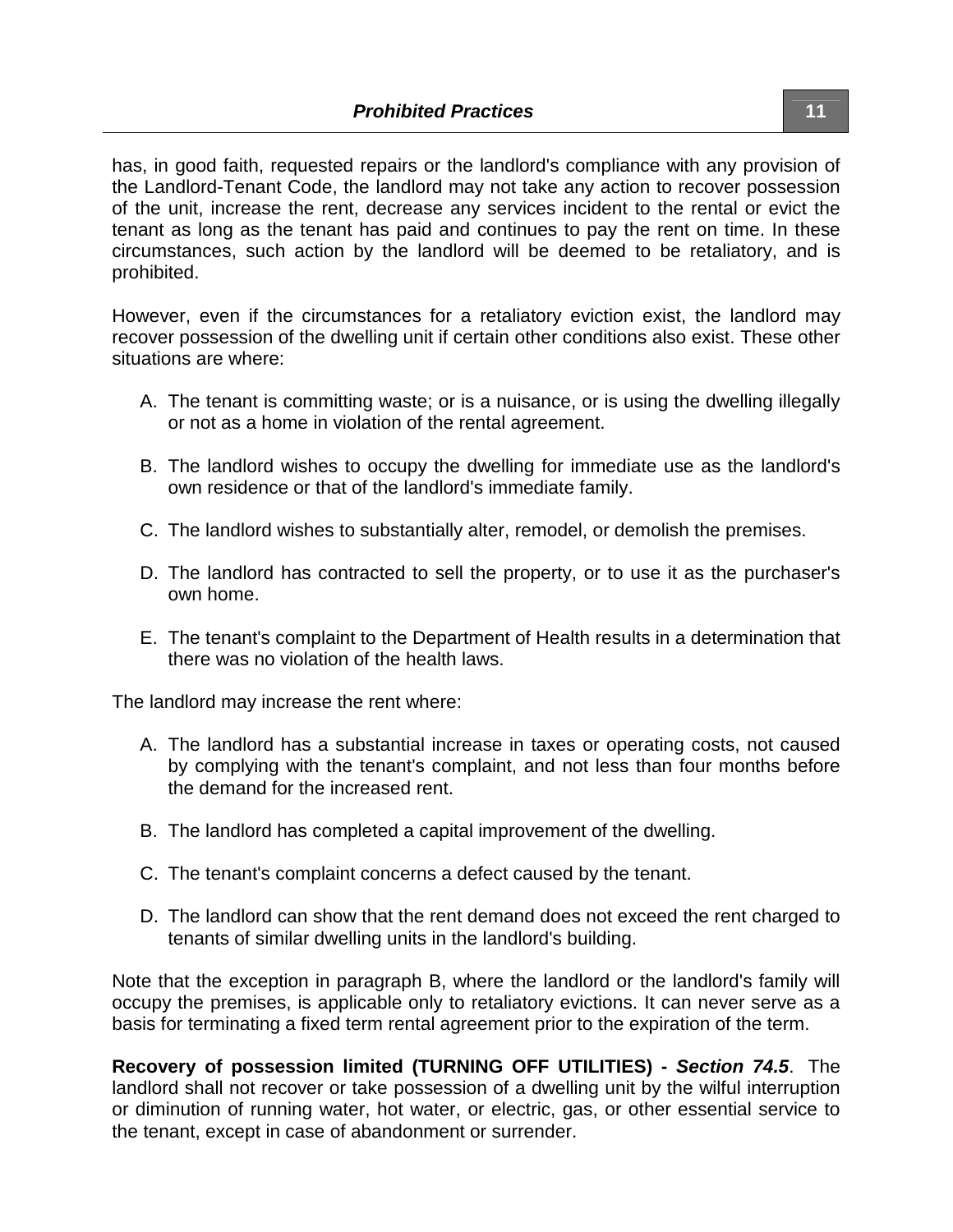A landlord who engages in this act shall be deemed to have engaged in an unfair method of competition or unfair and deceptive acts or practices and subject to penalties under 480-3.1 in addition to a minimum penalty of three times the monthly rent or \$1,000, whichever is greater.

### **TERMINATION OF TENANCY**

**Month-to-Month Tenancy -** *Section 71.* When the tenancy is month-to-month, either the landlord or the tenant may terminate the rental agreement, provided proper notice is given. It is not necessary to give any reason for the termination.

A. **Landlords.** When it is the landlord who wishes to terminate the tenancy, the landlord must give the tenant written notice no less than 45 days before the anticipated termination date. The tenant may vacate the unit at any time within the last forty-five day period and is responsible for payment of prorated rent for the period that the premises are occupied and for notifying the landlord of the day of vacating.

In the following circumstances, a longer notice period is required. A 120-day written notice is required when the landlord contemplates:

- 1. Voluntary demolition of the dwelling units.
- 2. Conversion to a condominium.
- 3. Conversion to a transient vacation rental.

The tenant may vacate the unit at any time within the 120-day period and is responsible for payment of prorated rent for the period that the premises are occupied.

B. **Tenants.** When it is the tenant who wishes to terminate the tenancy, the tenant must give the landlord written notice no less than 28 days before the anticipated termination date. The tenant is responsible for payment of rent through the date stated in the termination notice, or through the date it is rerented, whichever comes first.

**Week-to-Week Tenancy -** *Section 71(b).* When the tenancy is less than month-tomonth, the landlord or the tenant may terminate the rental agreement upon giving the other oral or written notice at least 10 days before the anticipated termination date.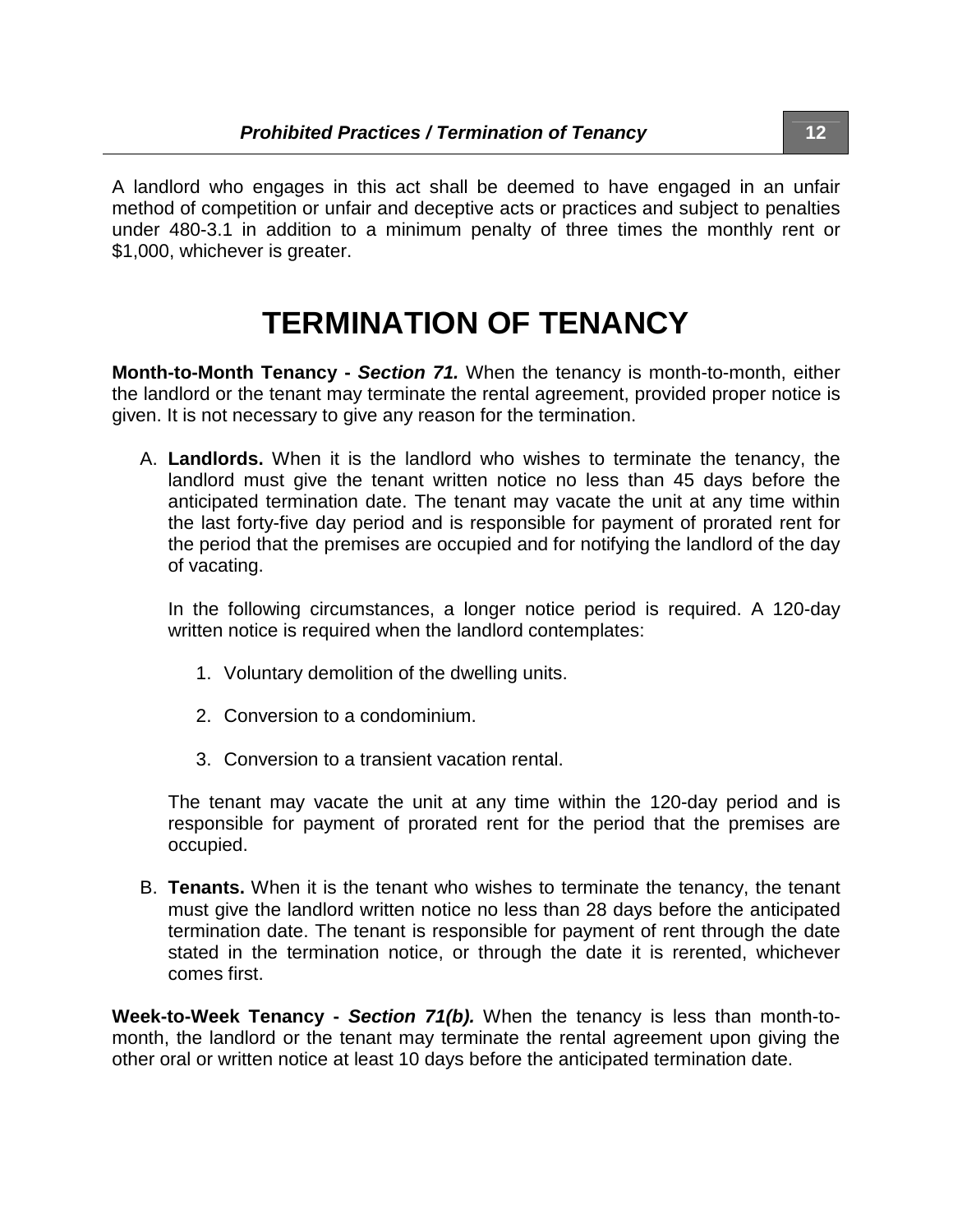**Fixed Term Rentals**. Rental agreements for fixed terms--for example, a six-month lease--have a termination date stated in the agreement. Termination is automatic and there is no notice requirement.

Since there is no notice requirement, the expiration of a lease can create great problems if the landlord and the tenant do not communicate with one another. This is because the relationship between the landlord and the tenant depends on their intentions. A failure to inform the other about these intentions can cause critical misunderstandings. These are a few of the possible results.

- A. The tenant can continue to occupy the unit with the landlord's consent. In this case, a month-to-month tenancy is created, at the same rent as provided in the lease.
- B. The tenant might continue to occupy the unit, but without knowing that the landlord does not consent. Technically, a holdover tenancy is created. Holdovers are discussed below. The landlord may expect the tenant to leave, even though no communication has taken place, and may have lined up a new tenant. If the tenant stays, the landlord will not be able to deliver occupancy to the new tenant.
- C. The landlord may expect the tenant to stay on as a month-to-month tenant, but the tenant may vacate, leaving the landlord without any tenant at all.

**Holdover -** *Section 71(c).* If a tenant remains in the dwelling unit after the termination date without the landlord's consent, the tenant becomes a holdover.

- A. As a holdover, the tenant may be liable to the landlord for a sum which is not more than twice the monthly rent under the previous agreement, calculated on a daily basis for each day the tenant remains in the unit.
- B. The landlord may sue to evict the tenant any time during the first 60 days of the holdover. However, if the landlord does not sue to evict the tenant within the 60 days and there is no new rental agreement, a month-to-month tenancy at the rent stated in the previous agreement is created.

## **LANDLORD OBLIGATIONS**

**Conditions a Tenant May Expect From Landlord -** *Sections 41 & 42.* The law provides that a tenant may expect certain things from the landlord. As prescribed by the Code the landlord must:

A. Have the unit ready for the tenant to move in at the time and in the condition agreed upon. *Section 41.*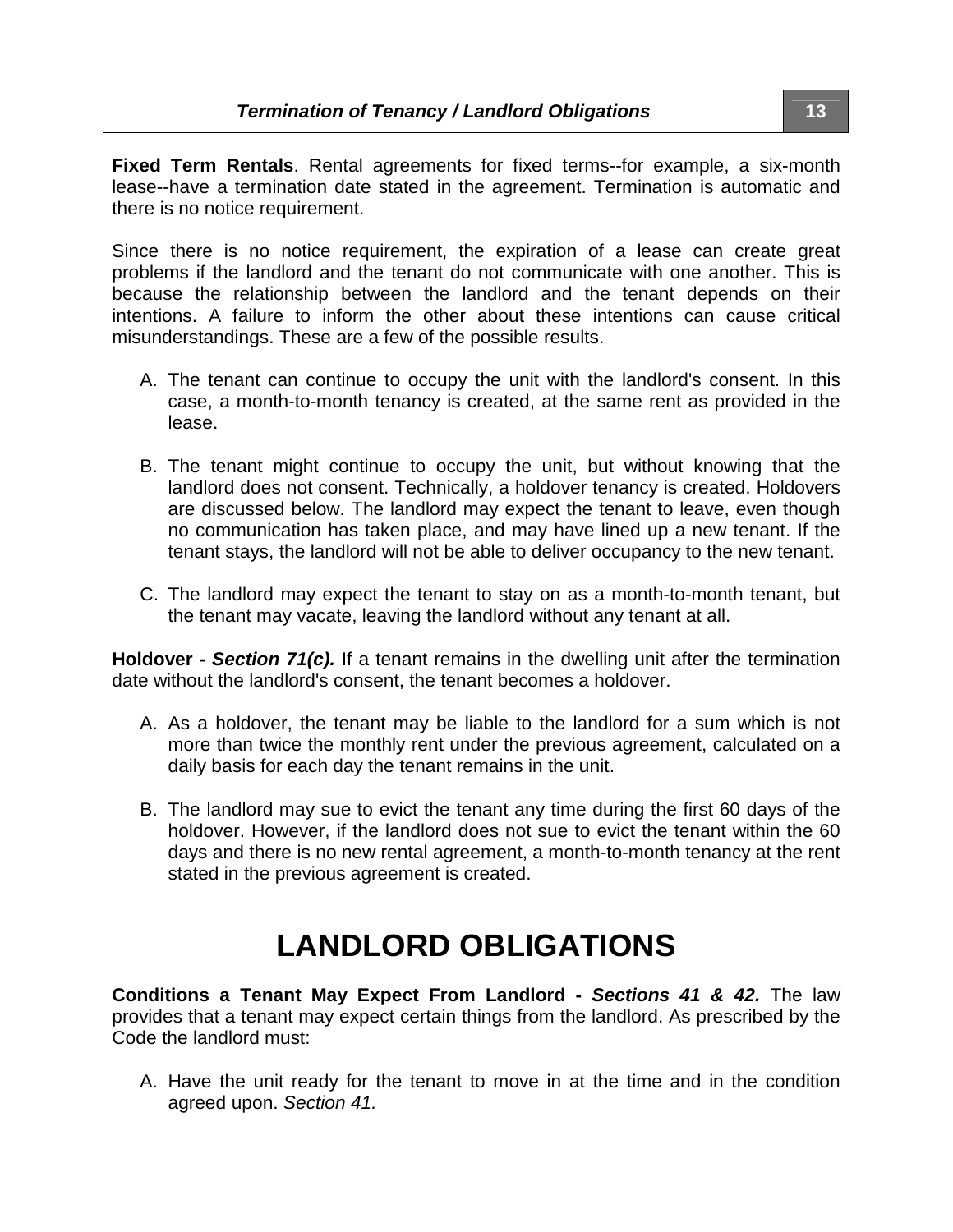- B. Provide safe and healthy premises as required by law. *Section 42(a)(1) & (2).*
- C. Make all repairs and arrangements necessary to keep the premises in a livable condition. *Section 42(a)(3).*
- D. Maintain all electrical, plumbing and other facilities in good working condition. *Section 42(a)(4).*
- E. Provide and maintain garbage bins and arrange for frequent removal of waste materials except in the case of a single family residence. *Section 42(a)(5).*
- F. Provide for the supplying of running water as reasonably required except in the case where the building is specifically exempted by law. *Section 42(a)(6).*

Various sections of the Code require both the landlord and the tenant to comply with all applicable building and housing laws affecting health and safety. To accomplish this, the landlord and the tenant may agree that the tenant will perform certain minor repairs, minor remodeling, or maintenance tasks. However, this type of agreement will be effective only if:

- A. It is made in good faith and not for the landlord to avoid any other obligations.
- B. The agreement does not reduce any obligations the landlord may have to other tenants.

#### **Rental Agreement; Disclosure -** *Section 43.*

- A. **Written Agreements.** When a rental agreement is in writing the landlord shall furnish a copy of the lease or rental agreement to the tenant.
- B. **Receipts for Rent.** The landlord shall issue receipts for all rents paid. Canceled checks may constitute such receipts, but the tenant may request a landlord's written receipt in addition to the canceled checks.
- C. **Disclosure of Owner or Manager.** The tenant shall be given, in writing, the name and address of the owner or the owner's agent authorized to receive rent, notices, and demands. This information must be kept current at all times. If the required information is not given to the tenant, the person renting to the tenant becomes the responsible party for all obligations of the landlord under the Code.
	- 1. In single-owner apartment buildings the required disclosures may be made by placing the notice in elevators and one other conspicuous place or, if there are no elevators, in two conspicuous places.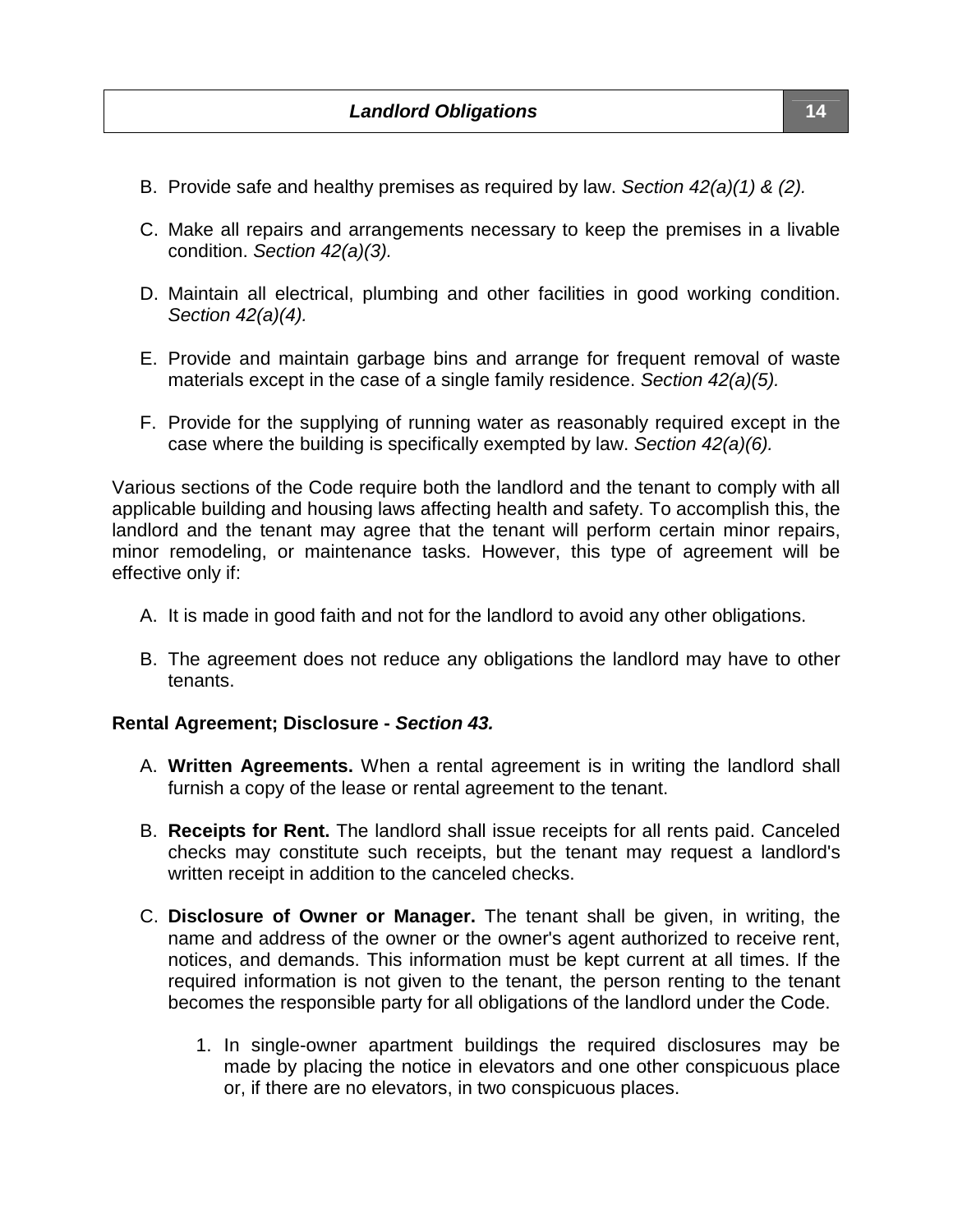- 2. In apartment buildings with more than one owner, a notice shall be posted within the unit.
- D. **Absentee Landlord's Agent.** An absentee landlord shall designate an agent to act on the landlord's behalf. The agent must reside on the same island as the rental unit.
- E. **Tenant's Right to Demand Disclosure.** If the name and address of the owner or the owner's agent are not given to a tenant under an oral agreement, the tenant may demand such information. Disclosure of the names and addresses of landlord or agent must then be supplied to the tenant in writing within ten days.
- F. **Tenant's Remedy for Non-Disclosure.** If the landlord fails to comply with any disclosure required by *Section 43* within ten days after proper demand by a tenant, the landlord shall be liable to the tenant for \$100.00 plus attorney's fee. (*Section 67*. See also **TENANT REMEDIES:** "Non-Disclosure.")
- G. **General Excise Tax Number Disclosure.** Landlords shall provide their general excise tax number to all tenants for the purpose of filing for a low-income tax credit.

**Access -** *Section 53(b).* Except in an emergency, the landlord must give the tenant at least two days' notice and, with the tenant's approval, may enter the tenant's unit only during reasonable hours.

The landlord shall not abuse this right of access nor use it to harass the tenant.

### **TENANT OBLIGATIONS**

**Tenant Maintenance - Section 51.** The tenant must keep the dwelling in a clean, fit condition and must obey laws and regulations governing cleanliness, health and safety. Such things include garbage disposal and proper use of appliances and plumbing. Friends and family members are also bound under this section of the Code.

**Compliance With Rules -** *Section 52.* The tenant must comply with all rules brought to the tenant's attention. If the rules are not brought to the tenant's attention at the time the tenant enters into the rental agreement, and if the rules substantially modify the tenant's bargain under the rental agreement, the rules do not apply to the tenant unless the tenant consents to them in writing. For the rules to apply, they must:

- A. Promote the tenant's convenience, safety and general welfare;
- B. Preserve the landlord's property from abuse;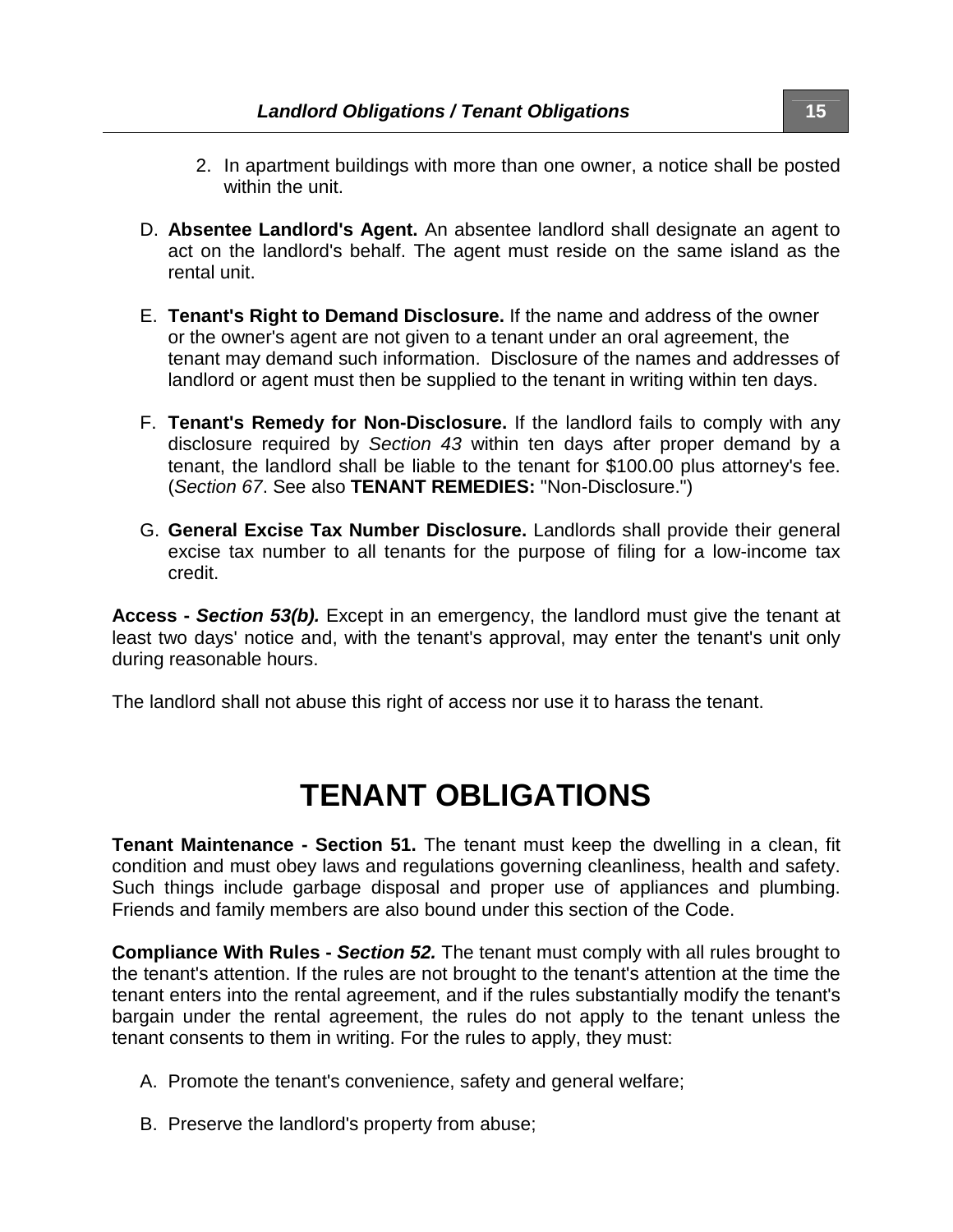- C. Promote the fair distribution of services and facilities available to all tenants in general;
- D. Reasonably relate to the purpose of the rules;
- E. Apply to all tenants of the property in a fair manner;
- F. Be clear enough to be understood.

Tenants must comply with condominium bylaws.

A landlord cannot restrict a tenant from erecting or displaying a legal sign or outdoor advertising device that urges voters to vote for or against any person or issue, providing the tenant complies with building and housing laws.

**Obligation to Pay Rental - Section 21(b).** The tenant must pay the agreed upon rent and pay it on time. Tenants who receive public assistance may change the rent due date to within three business days (excluding Saturdays, Sundays and holidays), after the mailing date of public assistance checks, by making a one-time prorated payment to cover the period between the original due date in the rental agreement and a newly established due date for the remainder of the landlord-tenant relationship.

**Tenant's Absence Without Notice -** *Section 44(d).* If a tenant is absent from the dwelling for a continuous period of 20 days or more without written notice to the landlord, the tenant shall be deemed to have wrongfully quit the dwelling unit, provided that the tenant shall not be considered to be absent from the dwelling unit without notice to the landlord during any period for which the landlord has received payment of rent.

**Access -** *Section 53.* The tenant must allow the landlord reasonable entry into the unit to inspect, make repairs, and show the dwelling to prospective purchasers and tenants. The landlord, except in emergencies, shall give the tenant at least two days' notice and shall enter only during reasonable hours.

**Tenant Absence and Repair Needs -** *Section 54.* If required by the rental agreement, the tenant must notify the landlord of any extended absence from the premises.

**Inform Landlord of Repair Needs -** *Section 55.* The tenant must inform the landlord of conditions which need repair.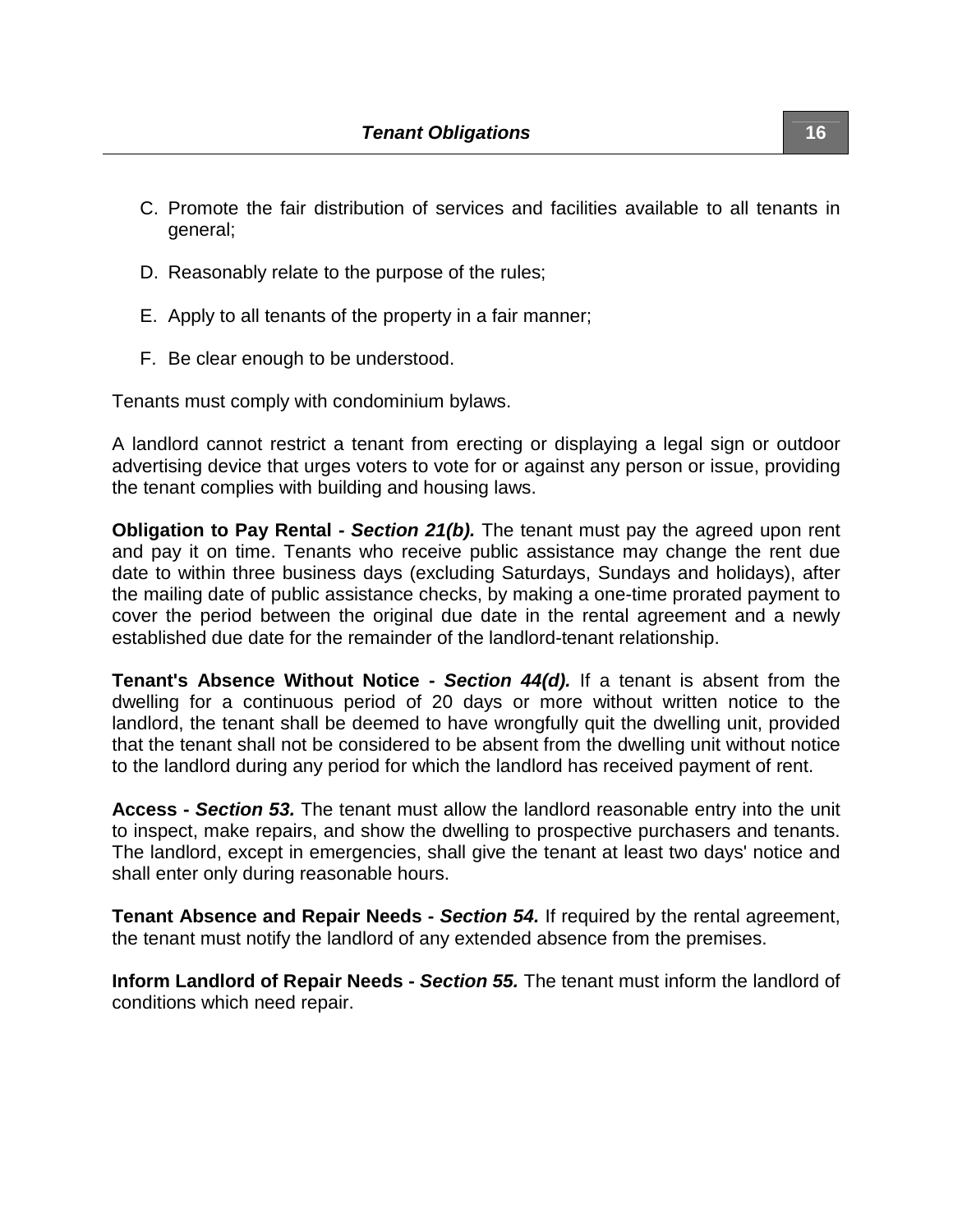## **LANDLORD REMEDIES**

**Failure to Pay Rent -** *Section 68(a).* The landlord may demand payment of rent anytime after it is due. The landlord may notify the tenant in writing that unless payment is made within five business days after tenant receives the notice, the rental agreement will be terminated. If the tenant does not pay the past-due rent in full after receiving the landlord's notice, the landlord may sue to evict the tenant. (It is suggested that the landlord provide notice to the tenant by certified mail or by hand delivery. If this is not possible, the law allows the landlord to post a notice in a conspicuous place on the dwelling unit.)

**Court Action for Rent Payment -** *Sections 68(b).* The landlord may sue for rent alone anytime after demanding payment of past-due rent and notifying the tenant of the landlord's intention to bring such action.

**Rent Trust Fund -** *Section 78.* After court action involving a dispute concerning the payment or nonpayment of rent has been initiated, the Code provides that, upon request of either the tenant or the landlord, the court shall order the tenant to pay the disputed rent to the court as it becomes due.

- A. If a rent increase is in dispute, the court shall order the tenant to deposit into court the amount of the rent prior to the increase.
- B. The tenant need not make such payments to the court if the tenant can show that the rent has already been paid to the landlord or a written agreement exists between the parties providing that rent can be withheld or deducted.
- C. If the tenant fails to comply with the court's order to make payments to the Rent Trust Fund, the landlord shall be entitled to a judgment for possession. Execution will be issued accordingly, and the tenant and the personal property of the tenant shall then be removed from the premises by the appropriate officials.
- D. The court can pay the landlord out of the Rent Trust Fund if the court determines that rent was not paid. It may pay the tenant if rent was paid or properly withheld or deducted.
- E. A party acting in bad faith shall be liable for reasonable interest on the rent deposited with the court.

**Tenant Negligence, Failure to Maintain, or Unlawful Use -** *Section 69.* The landlord may take the following steps in cases where the tenant does not comply with the tenant's obligations to maintain the unit (*Section 51*):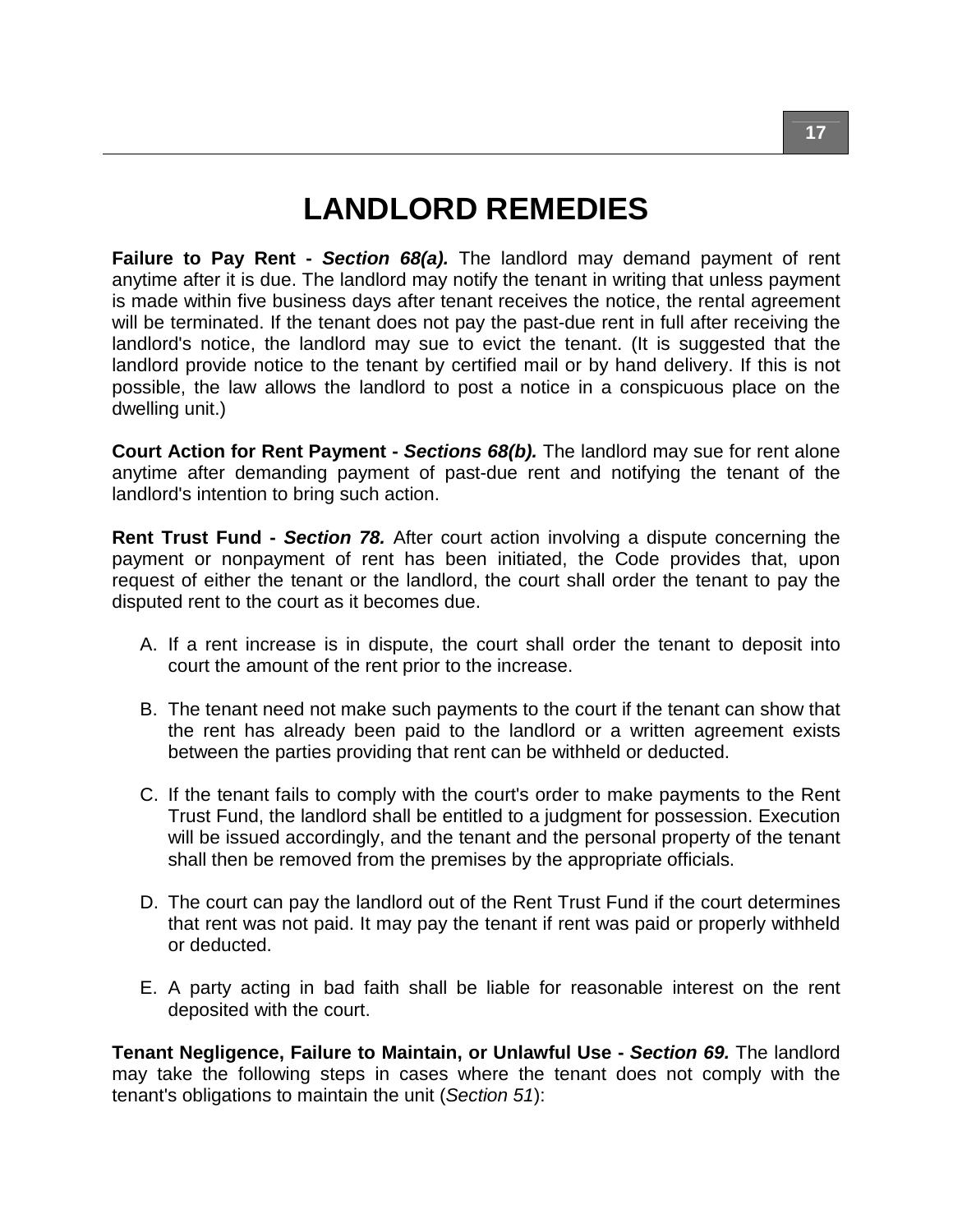- A. The landlord may notify the tenant in writing of the problem and specify a time (not less than 10 days) in which the tenant must correct the problem.
- B. If the tenant cannot be otherwise notified in writing, the landlord may give notice of the tenant's violations by posting the notice in a conspicuous place on the dwelling unit;
- C. If the tenant does not correct the problem within the time specified the landlord may:
	- 1. Terminate the rental agreement and sue to evict the tenant; or
	- 2. Correct the problem and bill the tenant for it.
- D. If the landlord finds out that a tenant's action or lack of it may cause irremediable damage to person or property, the landlord need not give the tenant any time for correction. Instead the landlord may proceed immediately to end the agreement or make the repair and bill the tenant.

**Absence -** *Section 70(a) & (b).* If a rental agreement provides that the tenant must notify the landlord of any extended absence, such as vacation, and this is not done, the landlord may collect for any damage resulting from such absence.

During an extended absence of the tenant the landlord may enter the unit as may be reasonably necessary for safekeeping, inspection, maintenance, and to show the dwelling to prospective purchasers and tenants.

**Misuse -** *Section 70(c).* Unless provided in the rental agreement, the tenant may not use a dwelling unit for any purpose other than as the tenant's residence or home. If the tenant violates this requirement, the landlord may terminate the agreement and sue for eviction.

**Abandonment -** *Section 70(d).* If the tenant vacates the unit wrongfully, with no intention of resuming the tenancy, the landlord is entitled to the lesser of:

- A. The entire rent for the remainder of the term;
- B. The daily rent for the period necessary to re-rent the dwelling, plus a reasonable commission, plus the difference between the rent agreed to in the prior rental agreement and the fair rental value.

**Tenant Quits Before Occupancy -** *Section 70(e).* If the tenant changes his or her mind about taking the unit before moving in, the tenant shall be liable to the landlord for the lesser of the following amounts:

A. All monies deposited with the landlord;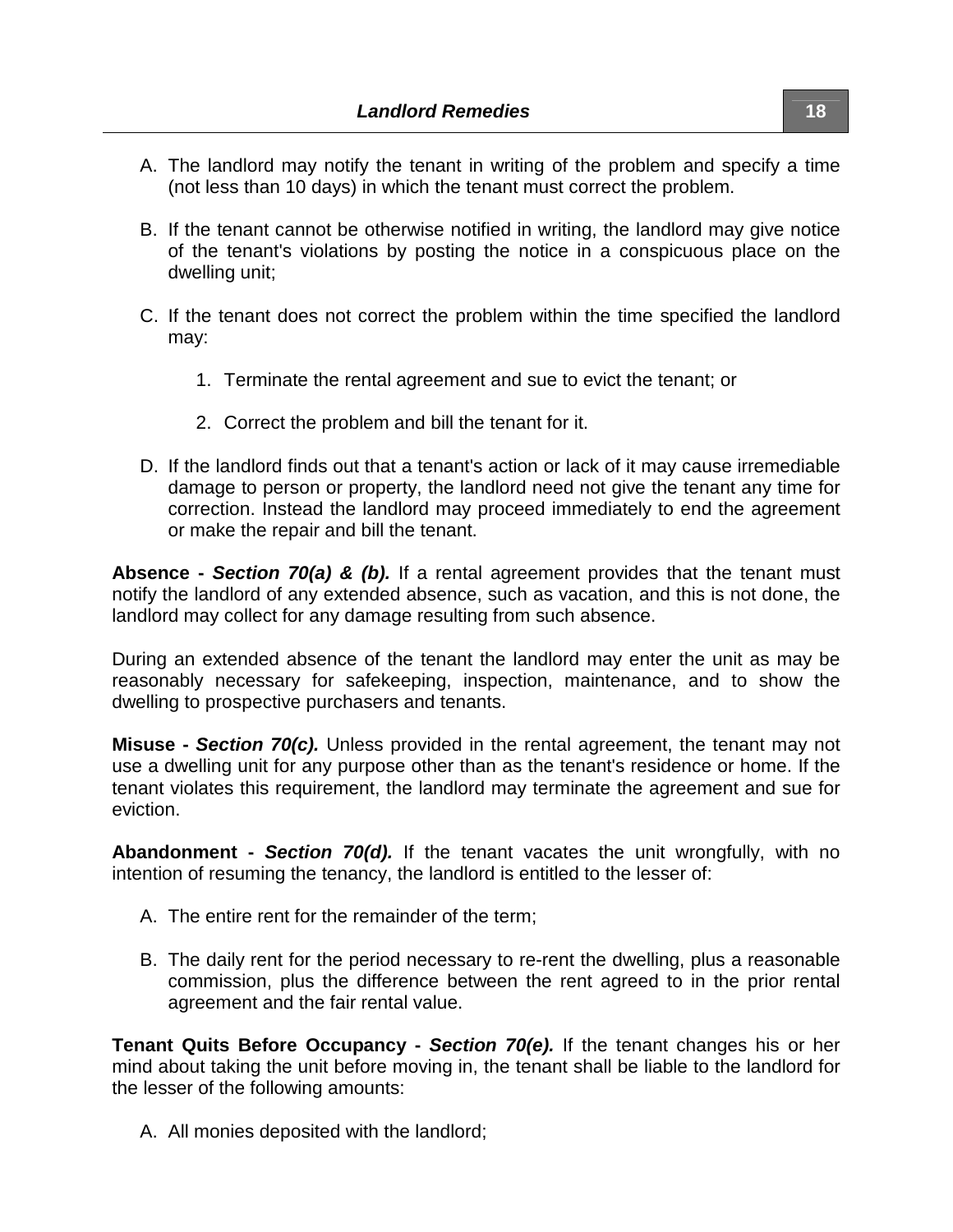- B. One month's rent at the rate agreed upon in the rental agreement;
- C. The daily rent for the period necessary to re-rent the dwelling, plus the difference between the rent agreed to in the rental agreement and the fair rental value, plus reasonable cost and commission.

**Landlord's Remedies for Improper Use -** *Section 72(a) & (b).* If the tenant does not comply with the rules regarding use of the dwelling (see **TENANT OBLIGATIONS:** "Compliance With Rules"), the landlord may notify the tenant in writing of the breach. The notice shall specify the time (not less than 10 days) within which the tenant must remedy the breach.

If the tenant continues to breach the rule after the date specified in the notice and the landlord wants to evict the tenant, the landlord must sue within 30 days of the continued breach. The landlord may sue immediately to evict the tenant and need not give the tenant time to correct a rule violation when:

- A. A tenant violates state or county laws relating to health and safety;
- B. A tenant or the tenant's friend or family member purposely destroys or extensively damages the rental unit or any part of the premises;
- C. The breaking of a house rule causes or threatens to cause injury to a person.

**Tenant's Refusal to Allow Reasonable Access** *- Section 73(a).* If the tenant refuses to allow the landlord reasonable entry into the dwelling unit, the tenant shall be liable to the landlord for losses suffered by such refusal.

**Entry in Case of Emergencies** *- Section 53(b) & (c).* The landlord may enter a dwelling without permission of the tenant in cases of emergency such as fire, weather damage, abandonment and extended absence (see **LANDLORD REMEDIES:** "Absence" and "Abandonment").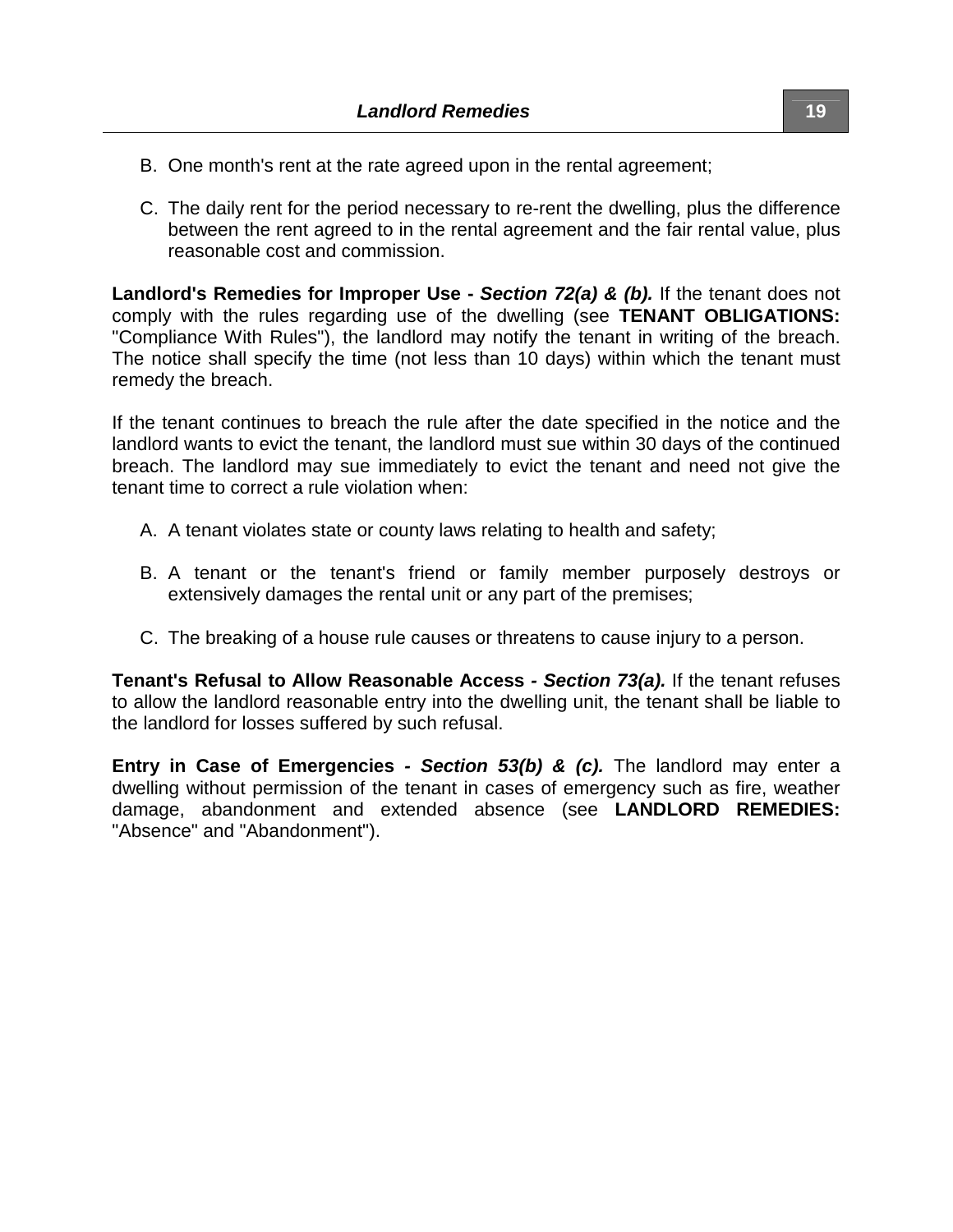| (Name of Landlord)                                                                            |
|-----------------------------------------------------------------------------------------------|
|                                                                                               |
|                                                                                               |
| (Date)                                                                                        |
| (Name of Tenant)                                                                              |
| (Address of Tenant)                                                                           |
| (Mr. or Ms. Name of Tenant):                                                                  |
| You are hereby notified that you have failed to                                               |
| perform according to the following rule:                                                      |
|                                                                                               |
| (Specify the rule that has been breached.)                                                    |
| Be informed that if you continue violating (or again                                          |
| violate) this rule after (date) (not less than ten days                                       |
| from the date of this notice), the landlord may<br>terminate the rental agreement and sue for |
| possession of your dwelling unit.                                                             |
|                                                                                               |
|                                                                                               |
| Sincerely,                                                                                    |
| (Landlord's signature)                                                                        |
| (print Landlord's name), Landlord                                                             |
|                                                                                               |

**Sample form for the landlord's notice (See LANDLORD'S REMEDIES: "Landlord's Remedies for Improper Use,"** *Section 72***)**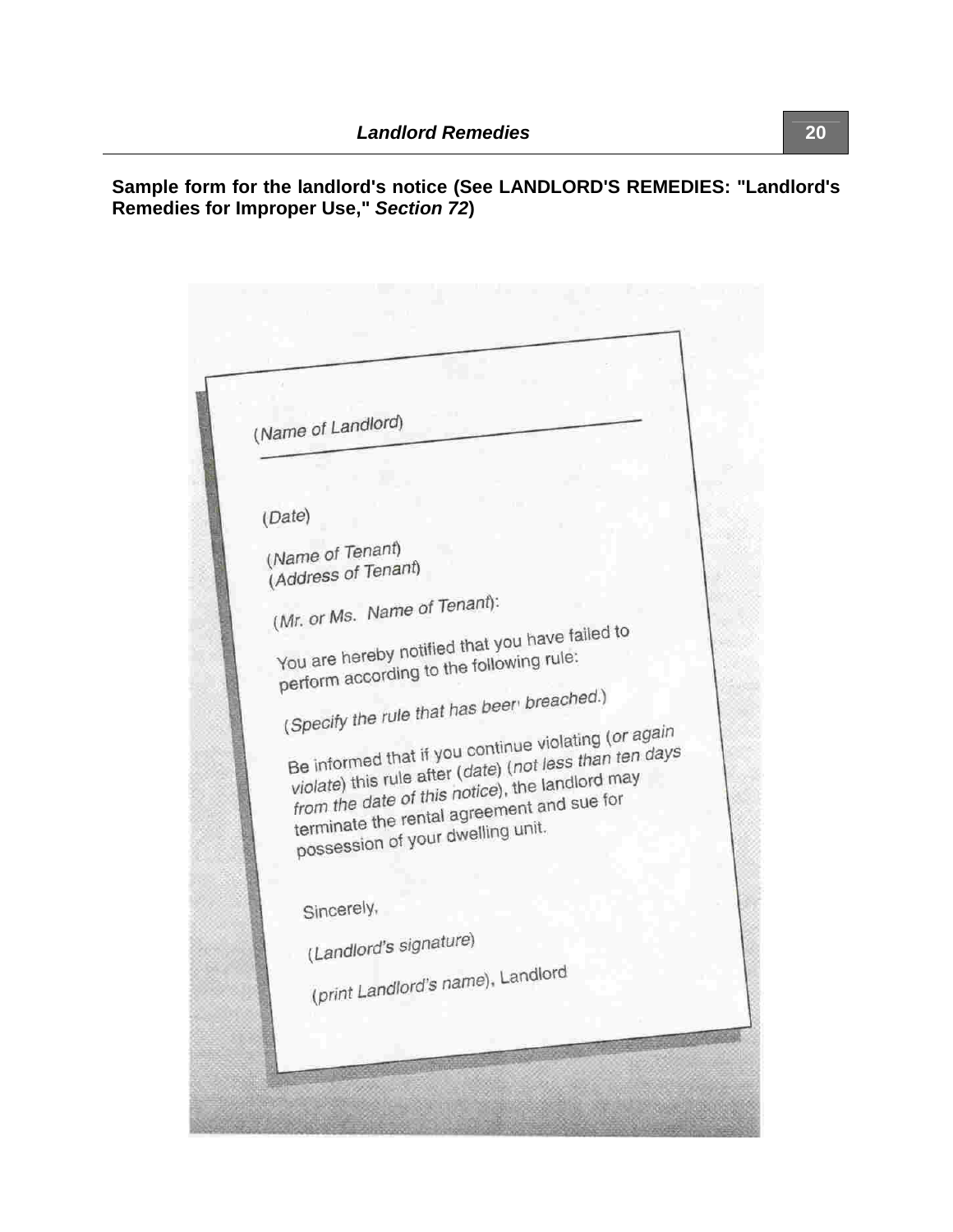# **TENANT REMEDIES**

**Tenant Unable to Gain Possession** *- Section 61.* If the landlord fails to have the unit ready for occupancy at the beginning of the agreed term and in the agreed condition:

- A. The tenant does no have to pay rent during the time the tenant cannot move in.
- B. The tenant may notify the landlord and terminate the rental agreement at any time during the period that the tenant is unable to move in.
- C. The tenant may recover reasonable damages from the landlord for the cost of securing alternative housing. This recovery may be made by either of the following:
	- 1. Filing a lawsuit.
	- 2. If the tenant eventually takes occupancy of the unit, by taking the difference between the cost of the alternate housing and the agreed rent and deducting that amount from the rent. Receipts for the other amounts must be presented to the landlord.

**Termination During First Week of Occupancy** *- Section 62.* If the landlord fails to conform to the rental agreement or the conditions the tenant may expect from the landlord (see **LANDLORD OBLIGATIONS:** "Conditions a Tenant May Expect From Landlord") at the beginning of the term, the tenant may provide notice to the landlord, terminate the rental agreement and vacate the dwelling at any time during the first week of occupancy. The tenant's right to terminate is extended indefinitely if the tenant stays in the unit, relying on the landlord's promise to correct the problems.

**Termination at Any Time** *- Section 63.* If a condition exists within the premises that is not due to the tenant's neglect and that substantially deprives the tenant of enjoyment of the dwelling under the rental agreement, the tenant may notify the landlord in writing of the situation and terminate the rental agreement if the condition is not remedied within one week. No notice needs to be given if the condition poses an imminent threat to health or safety. If the condition was caused by landlord's negligence or done willfully, the tenant may recover any damages caused by the condition.

**Unlawful Removal or Exclusion** *- Section 63.* If the landlord should lock the tenant out of the unit overnight without cause or without a court order, the tenant may recover possession or terminate the rental agreement. In either case, the tenant may recover an amount equal to two month's rent or free occupancy for two months, and the cost of the legal suit.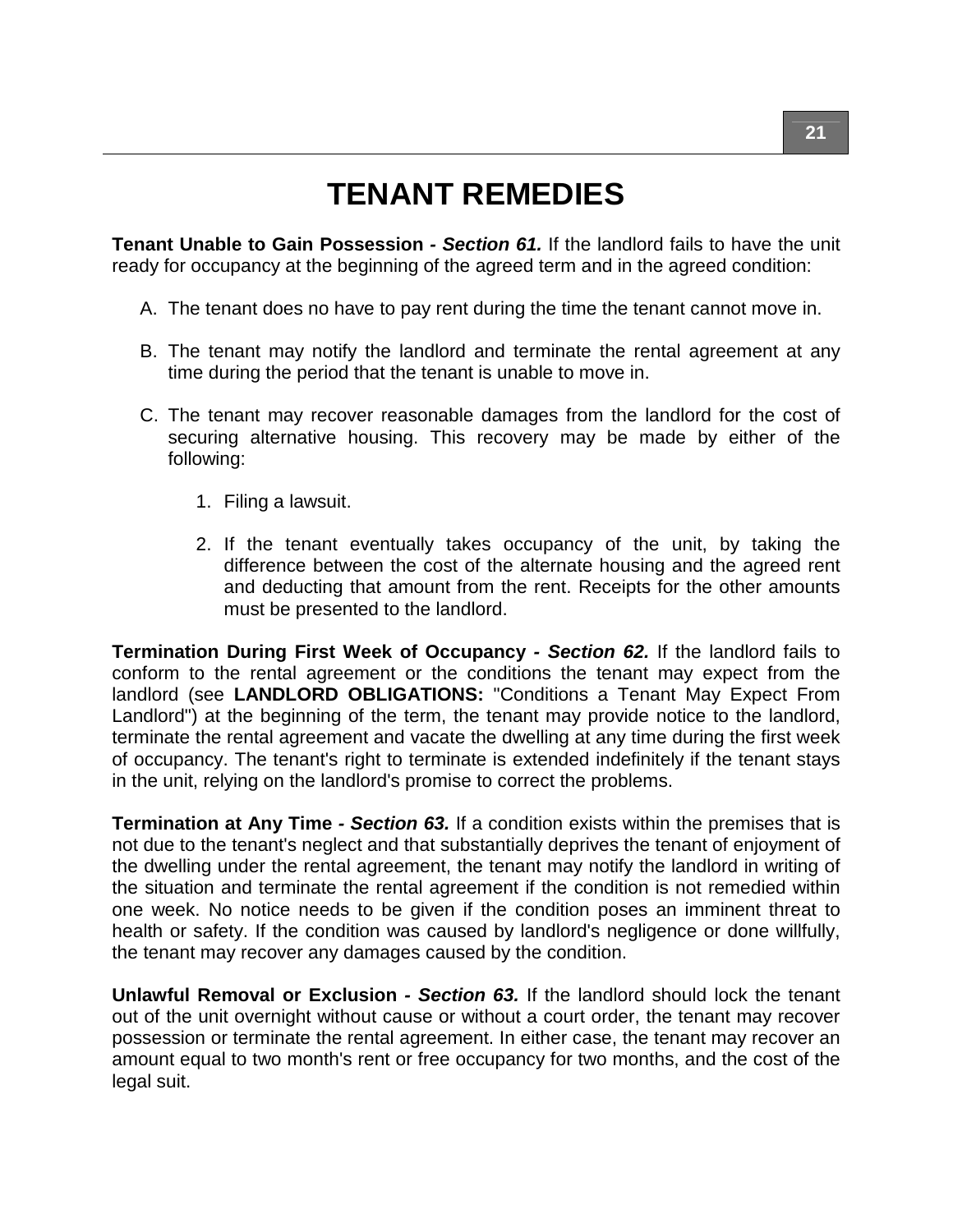**Retaliatory Evictions and Rent Increases Prohibited** *- Section 74.* Any tenant who has lost possession in violation of this section is entitled to recover damages, cost of suit, and attorney's fees. (See **PROHIBITED PRACTICES:** "Retaliatory Evictions and Rent Increases.")

**Non-Disclosure** *- Section 67.* If the landlord fails to comply with any disclosure required within ten days after proper demand by the tenant, the landlord shall be liable to the tenant for \$100 plus reasonable attorney's fee. (See **LANDLORD OBLIGATIONS:** "Rental Agreement; Disclosure.")

**Landlord's Entry Without Permission** *- Section 73(b)(1)(2) & (3).* Except for an entry in an emergency such as a fire, the landlord shall be liable to the tenant for any theft, casualty, or damage caused by the landlord's entry or by anyone acting for the landlord when the tenant is absent and has not consented to a specific entry. The landlord is also liable for theft, casualty, or damage caused when the tenant is present but has not given consent for entry or in any case where damage is caused by the landlord's negligence.

**Unreasonable Entry** *- Section 73(c).* Upon repeated demands by the landlord for unreasonable entry, or any entry by the landlord or by another person with the landlord's permission or license which is unreasonable and not consented to by the tenant, a tenant may:

- A. Terminate the rental agreement;
- B. Seek a court injunction against the landlord, and a fine of not more than \$100.

**Fire or Casualty Damage** *- Section 65.* If a dwelling is rendered partially or wholly unusable by fire or casualty damage, the tenant may immediately leave the premises and notify the landlord within one week after moving. The rental agreement shall end on the date the tenant moves out. If the tenant fails to notify the landlord in such a case, the landlord may collect rent up to the time the landlord knows that the tenant has moved. If the tenant continues to live in a portion of a dwelling that remains usable after fire or casualty damage, the rent shall be adjusted by the landlord to cover payment for only the portion still usable.

**Tenant's Remedy for Repair** *- Section 64(c).* The tenant should follow these steps to correct any defective condition on the premises which is in material noncompliance with the rental agreement or with the landlord's obligations to supply and maintain fit premises (see **LANDLORD OBLIGATIONS:** "Conditions a Tenant May Expect From Landlord"). The tenant may:

A. Notify the landlord with a written list of things that need repairing (a sample letter to a landlord requesting repairs follows this section). If the tenant does not include the particular defective condition on this list, the tenant cannot require the landlord to make repairs within six months. Because the tenant can only deduct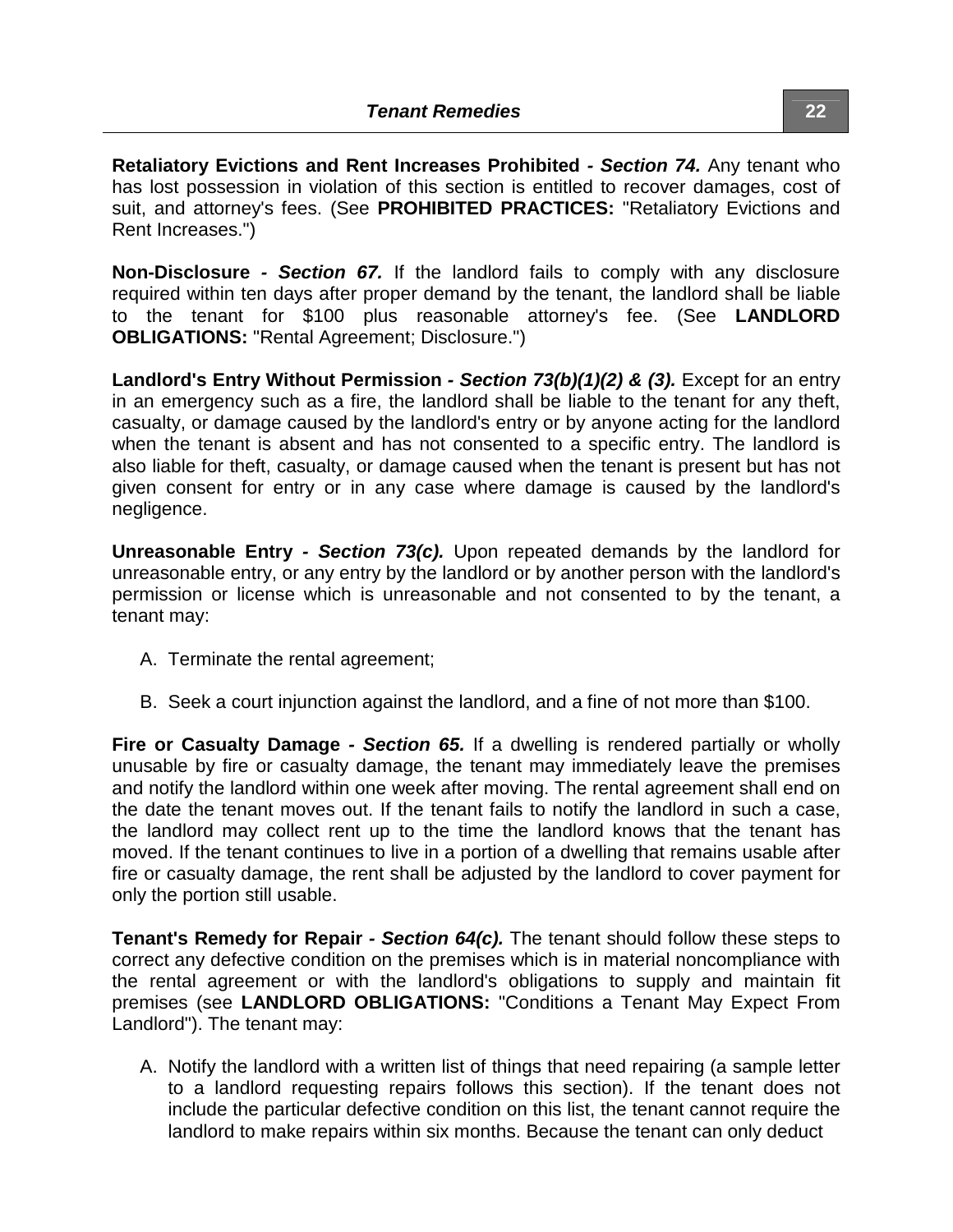up to three month's rent for every six-month period, the tenant must decide which repairs are the most important.

- B. The landlord must start making the repairs requested by the tenant within 12 business days after receiving the written notice and must try to have the repairs completed as soon as possible. If the landlord cannot start making the repairs within 12 business days because of reasons beyond the landlord's control, the tenant must be informed of the reason for the delay and when the landlord expects the repairs to be started.
- C. If the landlord does not do the repairs as specified above, the tenant may make repairs and deduct up to \$500 from the following month's rent for the cost of repairs. If the tenant makes the repairs, or has them made, the tenant must give the landlord copies of all receipts connected with the repair work.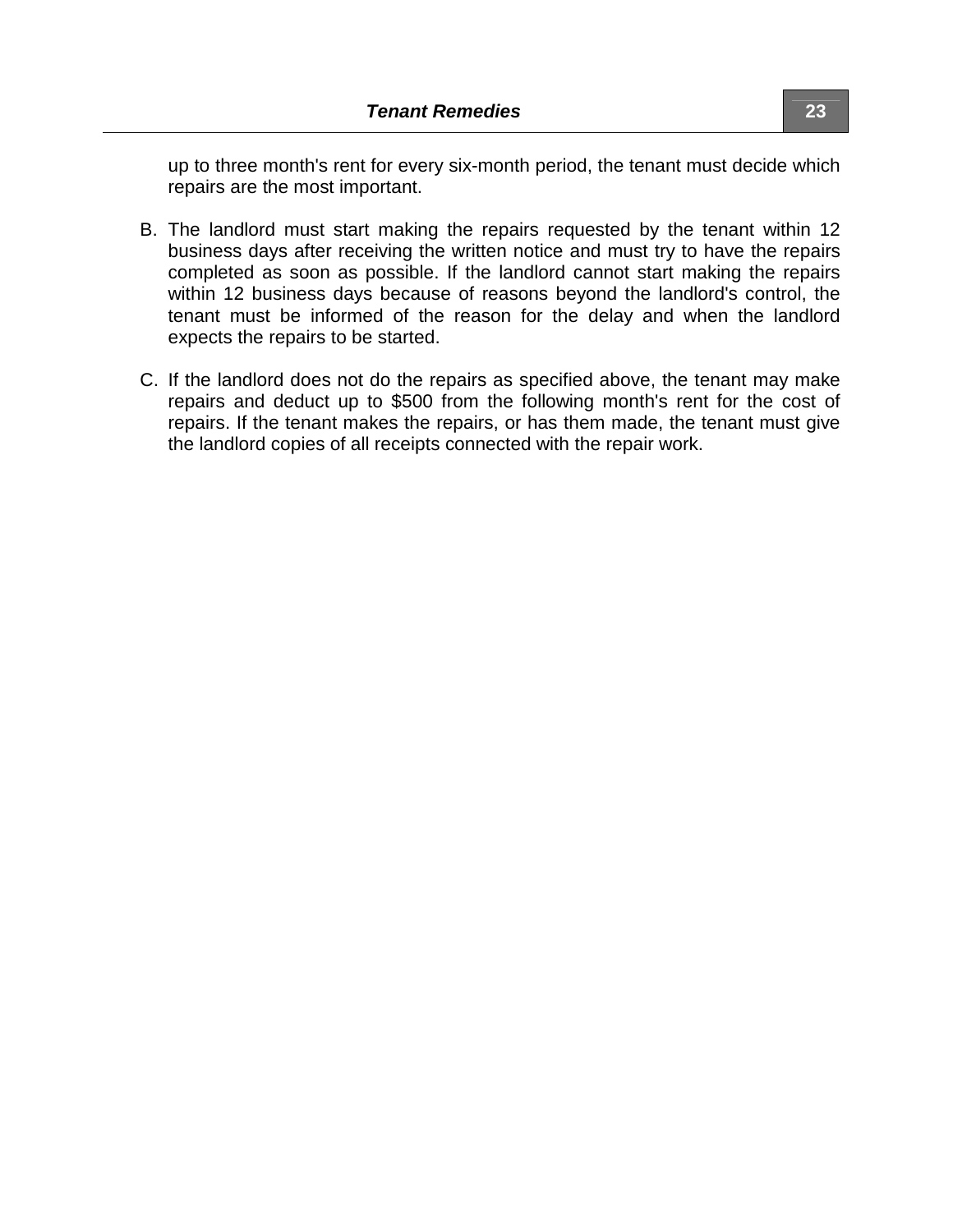### **Sample Letter for a Tenant Requesting Repair of the Dwelling**

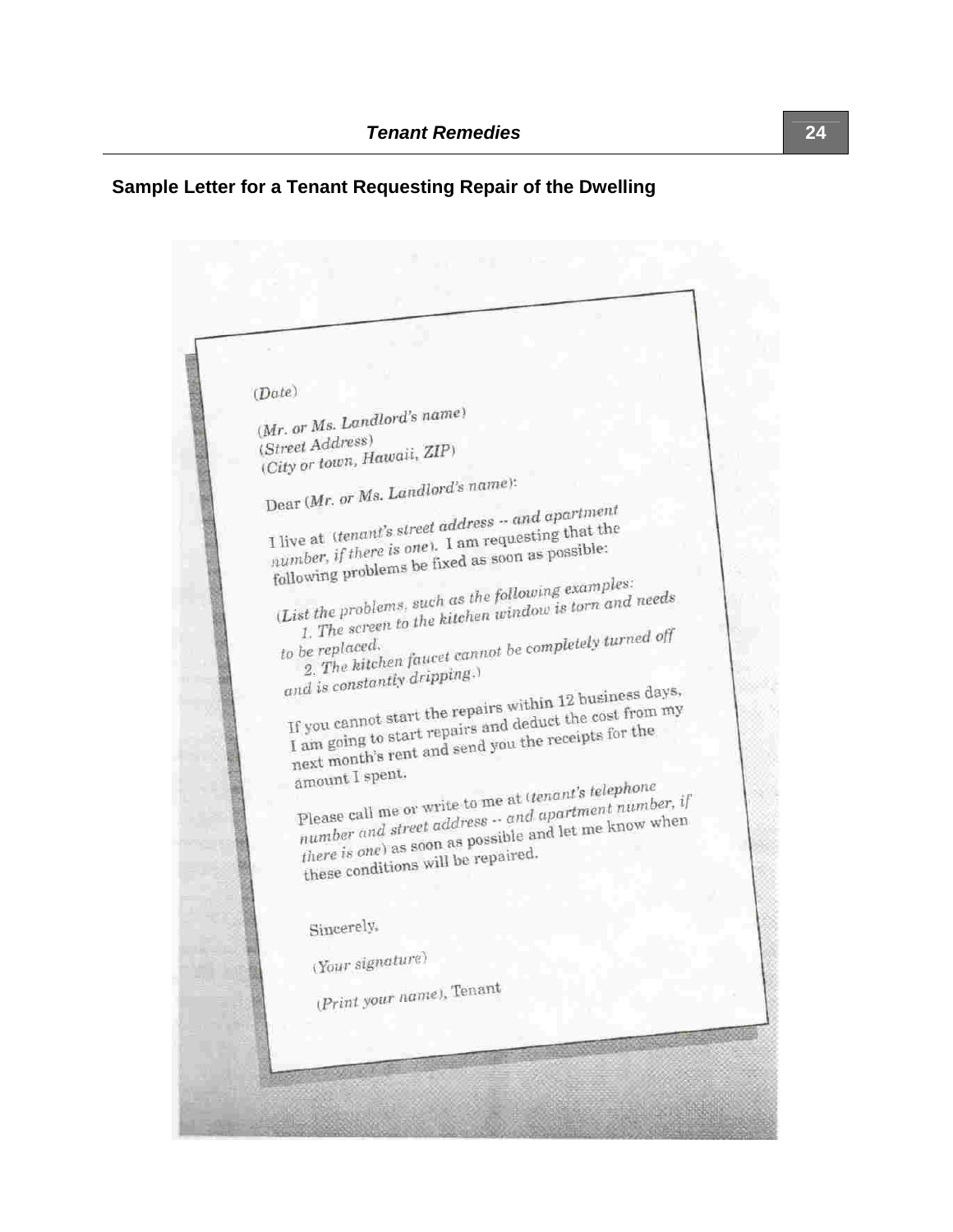### **QUESTIONS & ANSWERS Regarding Common Landlord-Tenant Problems**

### **Deposits**

- *Q. Is the landlord required to pay interest on security deposits?*
- *A.* The landlord is not required to do so by law.
- **Q.** *May landlords impose a general excise tax charge on the security deposit?*
- **A.** No. The deposit is the tenant's money held by the landlord.
- **Q.** *Are final inspections required?*
- **A.** Not by law, but they are considered a good way to prevent further disputes.
- **Q.** *After an inspection of the premises, are landlords required to give the tenants a second chance to correct those conditions found unsatisfactory?*
- **A.** Not by law. It is advisable for tenants to have everything in order prior to inspection. In practice, many landlords do give tenants a second chance, thereby saving the time it would otherwise take for the landlord to have the conditions corrected. If an inspection is made prior to an agreed upon termination date, it would be reasonable to allow the tenant an opportunity to make the required corrections prior to that date.
- **Q.** *What can the tenant do to insure full refund of the deposit?*
- **A.** To insure full refund a tenant should:
	- 1. Repair all damages to the unit caused during the tenancy. Damages may include such things as holes put into walls for the hanging of pictures. Any holes should be puttied and repainted.
	- 2. Clean the unit thoroughly.
	- 3. Return all keys on the termination date.

### **Taxes**

- **Q.** May the landlord charge, in addition to base rent, an amount equal to the landlord's *general excise tax obligation?*
- **A.** Yes. The landlord must pay an excise tax of 4% for rent received because it is gross revenue. This cost may be added to the base amount, provided that the amount added and the percentage charged (no more than 4.166%) are stated and agreed to in the rental agreement.

**Note:** On Oahu, the landlord must pay a general excise tax of 4% and a county surcharge tax of 1/2% for rent received. The percentage charged by the landlord can not be more than 4.712%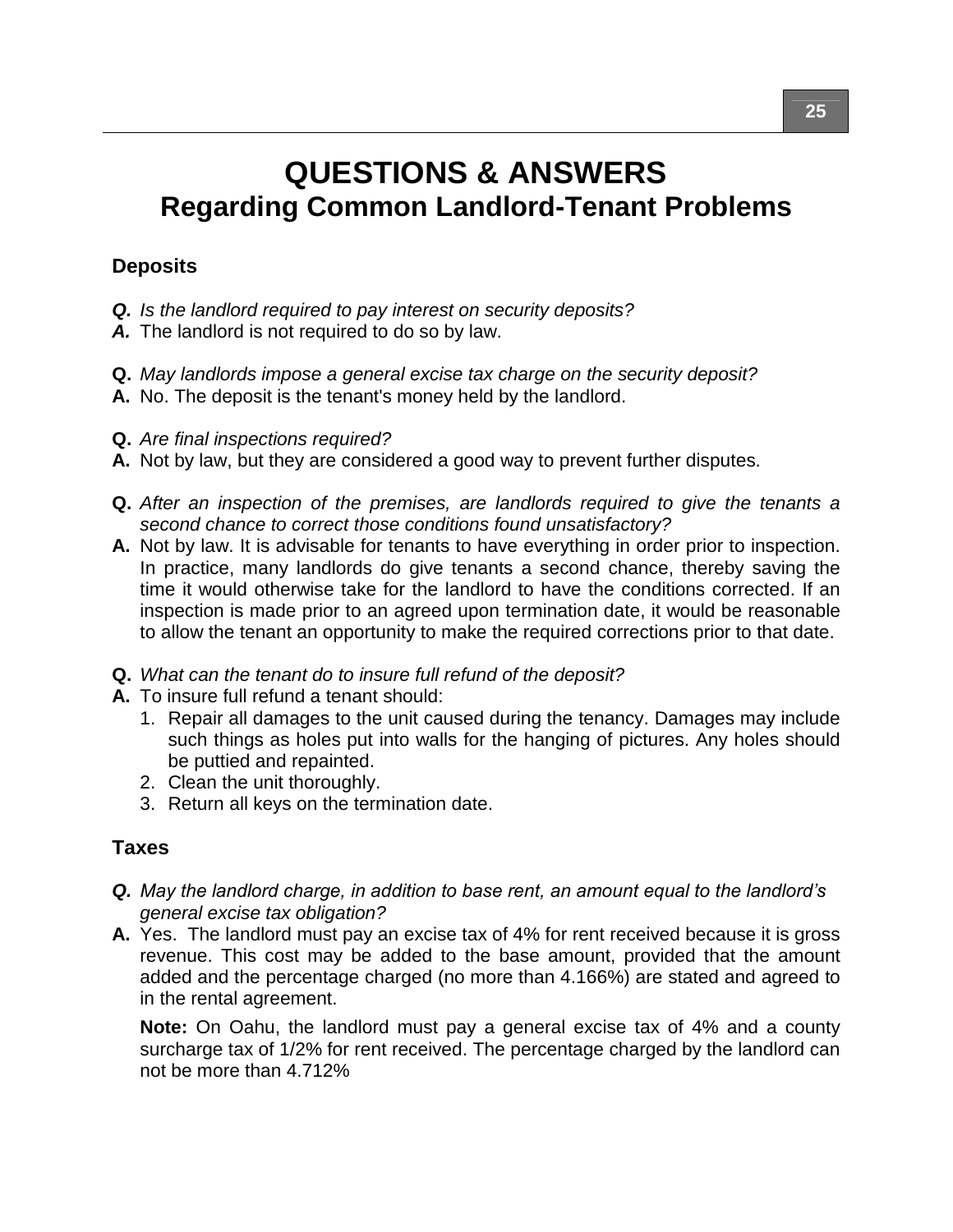- **Q.** *What is transient accommodations tax?*
- **A.** This is a 8.25 percent (8.25%) tax (effective to 6/30/10) on the amount paid for lodging by any person who takes accommodations which he or she does not intend to make a permanent home. The types of lodgings include, but are not limited to, rooms, apartments or suites which are usually occupied for less than 180 consecutive days.

**Note:** For the period beginning July 1, 2010 to June 30, 2015, the tax increases another one percent to 9.25%.

#### **Rent**

- *Q. Is there a grace period for paying rent?*
- **A.** Not in the Landlord/Tenant Code. Many landlords permit a certain number of days beyond the due date to pay rent without penalty and many rental agreements include such a provision. If not otherwise stated, rent is due on the due date.
- **Q.** *Are there any limits on how often a landlord can increase the rent or the amount by which a landlord can increase the rent?*
- **A.** The landlord must give "adequate" written notice of the intent to increase the rent according to the type of tenancy (see chart at end of handbook). There is no limit on the amount of the rent increase as there is no rent control in Hawaii.
- **Q.** *How much notice must be given by the landlord or tenant to terminate a tenancy at the expiration of a lease? To increase rent after the expiration of the lease?*
- **A.** No notice is required in either case. A lease is a contract for a set period of time at a set rate. In order to continue the tenancy beyond the expiration of the lease, new terms would have to be negotiated. It is recommended that either the landlord or tenant advise the other of their intention to continue or terminate the agreement after its expiration to avoid misunderstanding and unnecessary problems. This applies equally to changing the amount of rent to be paid, also. If the landlord wishes to terminate the tenancy, the tenant must vacate the unit or become a holdover tenant (see **TERMINATION OF TENANCY:** "Holdover").
- **Q.** *May a condo association ask a tenant to use the rental payment to pay for association dues that the tenant's landlord owes to the association?*
- **A.** Yes. Under the State condominium law, a condo association may collect delinquent maintenance fees directly from a tenant as long as the amount paid does not exceed the tenant's monthly rental obligation. The payment to the condo association reduces the rent owed to the landlord by the amount paid and the landlord cannot retaliate against a tenant for making the payment.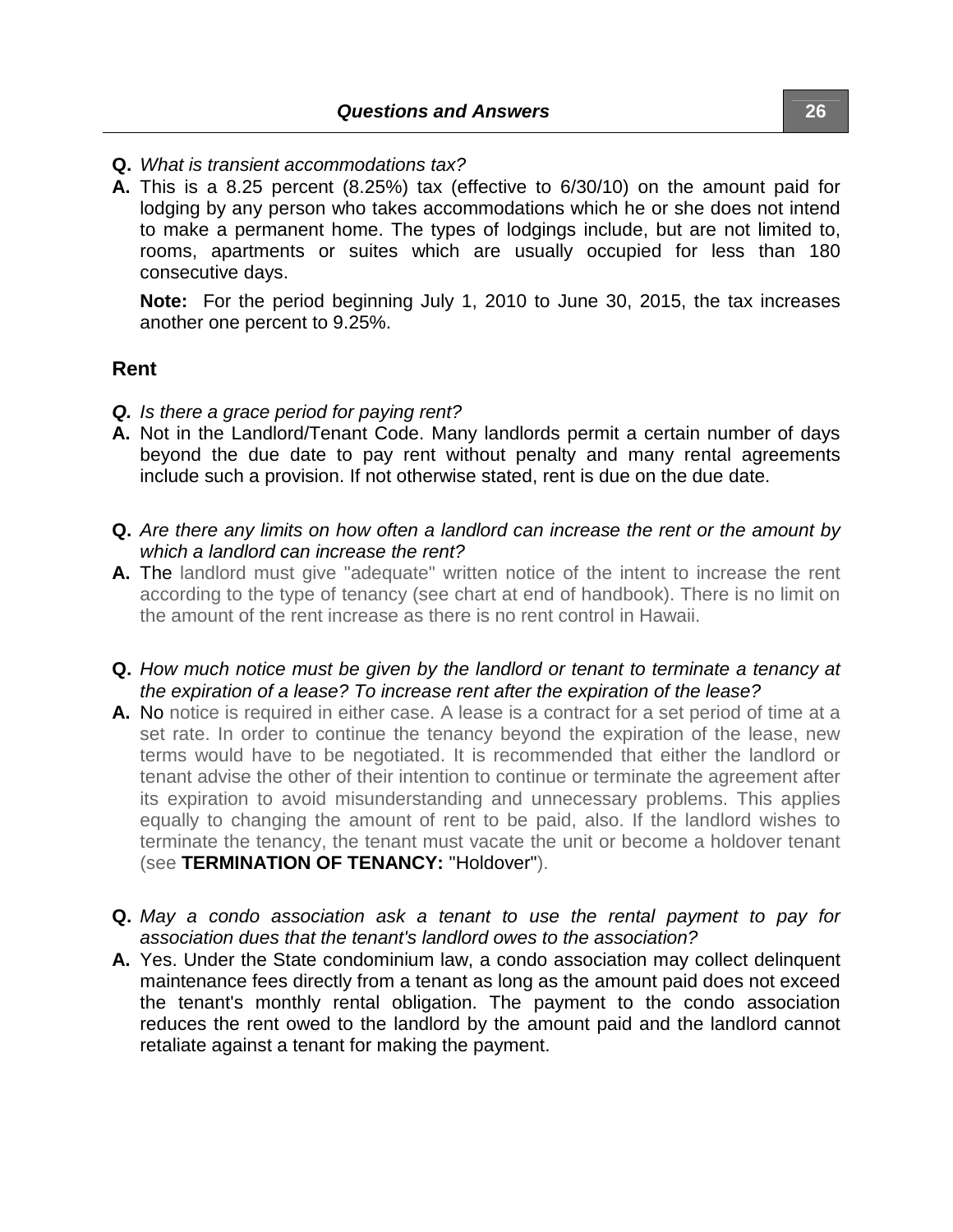#### **Abandoned Possessions**

- *Q. How may the landlord dispose of a tenant's abandoned possessions?*
- **A.** The landlord may sell the abandoned possessions in a commercially responsible manner or store the possessions at the tenant's expense, or donate the possessions to a charitable organization. Before selling or donating the possessions, the landlord must mail a notice of his intent to sell or donate the possessions to the tenant at the tenant's forwarding or last known address. In addition, after the 15-day notification before selling the possessions, the landlord must advertise the sale in a daily paper of general circulation for at least three consecutive days.

The proceeds of the sale of possessions [under subsection (a)] shall, after deduction of accrued rent and costs of storage and sale, including the cost of advertising, be held in trust for the tenant for 30 days, after which time the proceeds shall be forfeited to the landlord.

### **Discrimination In Real Property Transactions**

- *Q. If an individual believes that he or she has been denied housing on the basis of race, sex, color, religion, marital status, ancestry, handicapped status, HIV (human immunodeficiency virus) infection, or because his or her family includes children, to which agency may the individual direct a complaint?*
- **A.** Cases involving discrimination in housing are now handled by the State Civil Rights Commission, a branch of the State Department of Labor and Industrial Relations, telephone number 586-8636. The U.S. Department of Housing and Urban Development handles complaints against landlords who violate federal Fair Housing provisions, telephone number 522-8182.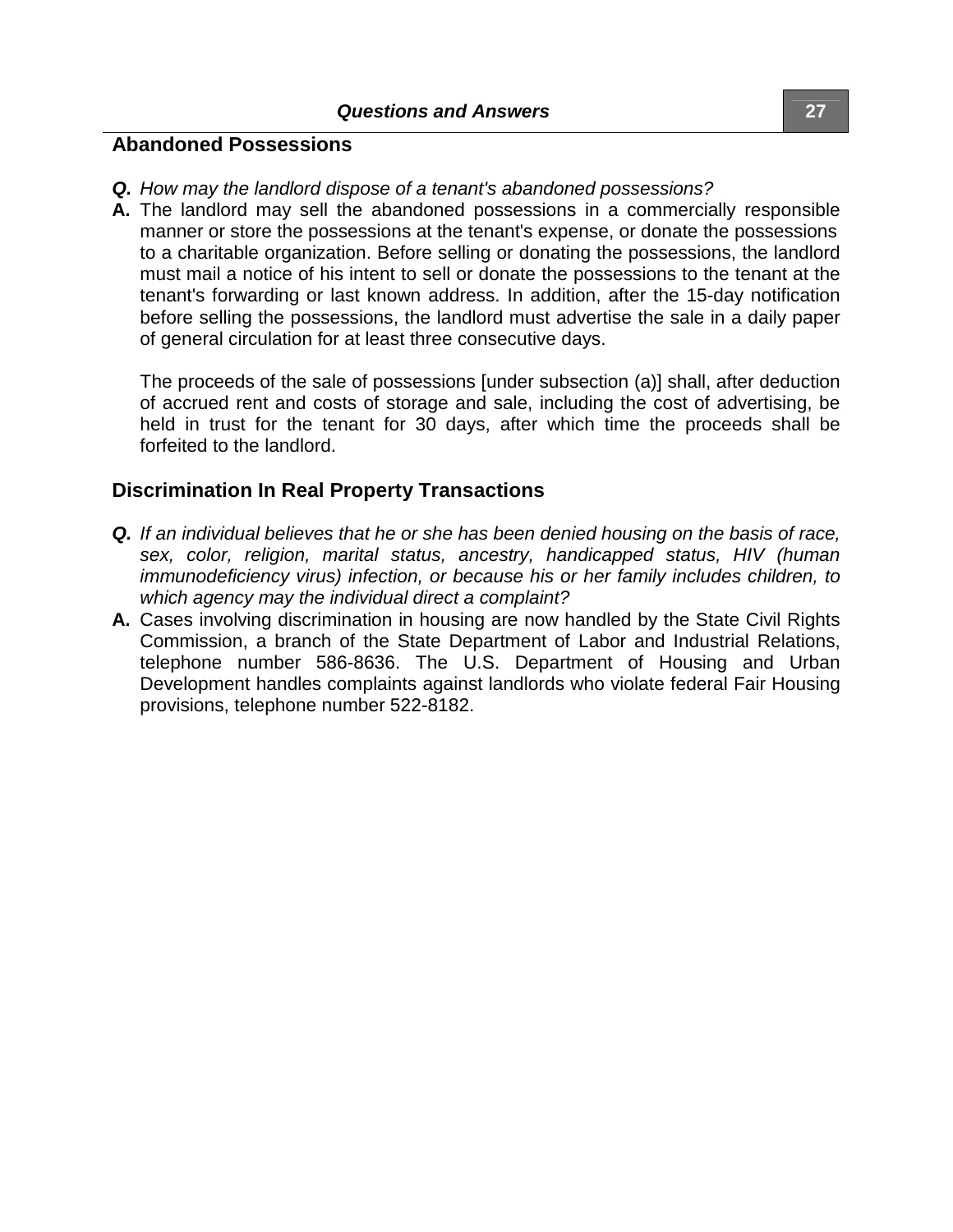# **HAWAII'SLANDLORD-TENANT CODE DEADLINES Type of Tenancies**

|                                                                                                                                                                                    | <b>Week-to-Week</b>                                   |                                                                                                                                                                                                                                                                                                                                                                                                 | <b>Month-to-Month</b>                                                                                                                                                                                                       | Lease                                                                                                         |
|------------------------------------------------------------------------------------------------------------------------------------------------------------------------------------|-------------------------------------------------------|-------------------------------------------------------------------------------------------------------------------------------------------------------------------------------------------------------------------------------------------------------------------------------------------------------------------------------------------------------------------------------------------------|-----------------------------------------------------------------------------------------------------------------------------------------------------------------------------------------------------------------------------|---------------------------------------------------------------------------------------------------------------|
| 1. Return of security deposit (one<br>year to bring action by tenant for<br>return of deposit)                                                                                     | 14 days after<br>termination of<br>rental agreement** | 14 days after termination of rental agreement**                                                                                                                                                                                                                                                                                                                                                 |                                                                                                                                                                                                                             | 14 days after<br>termination of lease<br>agreement.                                                           |
| 2. Notice of rent increase                                                                                                                                                         | 15 days notice*                                       | 45 days notice*                                                                                                                                                                                                                                                                                                                                                                                 |                                                                                                                                                                                                                             |                                                                                                               |
| 3. Notice of termination of rental*                                                                                                                                                | 10 days notice                                        | 45 days written notice from landlord to tenant. After<br>45 days written notice from the landlord, the tenant<br>may vacate the unit at any time within the last 45-day<br>period and is responsible for payment of prorated rent<br>for the period that the premises are occupied and for<br>notifying the landlord of the day of vacating.<br>28 days written notice from tenant to landlord. |                                                                                                                                                                                                                             | It is recommended that<br>either landlord or<br>tenant give notice of<br>intent prior to lease<br>expiration. |
| 4. a. Notice of voluntary<br>demolition of rental<br>units <sup>*</sup><br>b. Notice of conversion to<br>condominium*<br>c. Notice of conversion to<br>transient vacation rentals* |                                                       | 120 days*<br>120 days*<br>120 days*                                                                                                                                                                                                                                                                                                                                                             | The tenant may vacate the unit at any<br>time within 120-day period, so long as<br>the tenant notifies the landlord of the<br>day of vacating and shall pay a<br>prorated rent for the period the<br>premises are occupied. |                                                                                                               |
| 5. General repair schedule*                                                                                                                                                        | 12 business days                                      | 12 business days--landlord must start repairs within   12 business days<br>12 days after being notified or explain why it cannot<br>be done at that time.                                                                                                                                                                                                                                       |                                                                                                                                                                                                                             |                                                                                                               |
| 6. Emergency repairs (repairs<br>necessary to provide sanitary &<br>habitable conditions)                                                                                          | 3 business days                                       |                                                                                                                                                                                                                                                                                                                                                                                                 | 3 business days--landlord must take steps to correct<br>within 3 business days or tenant may have repairs<br>done and deduct cost from rent.                                                                                | 3 business days                                                                                               |